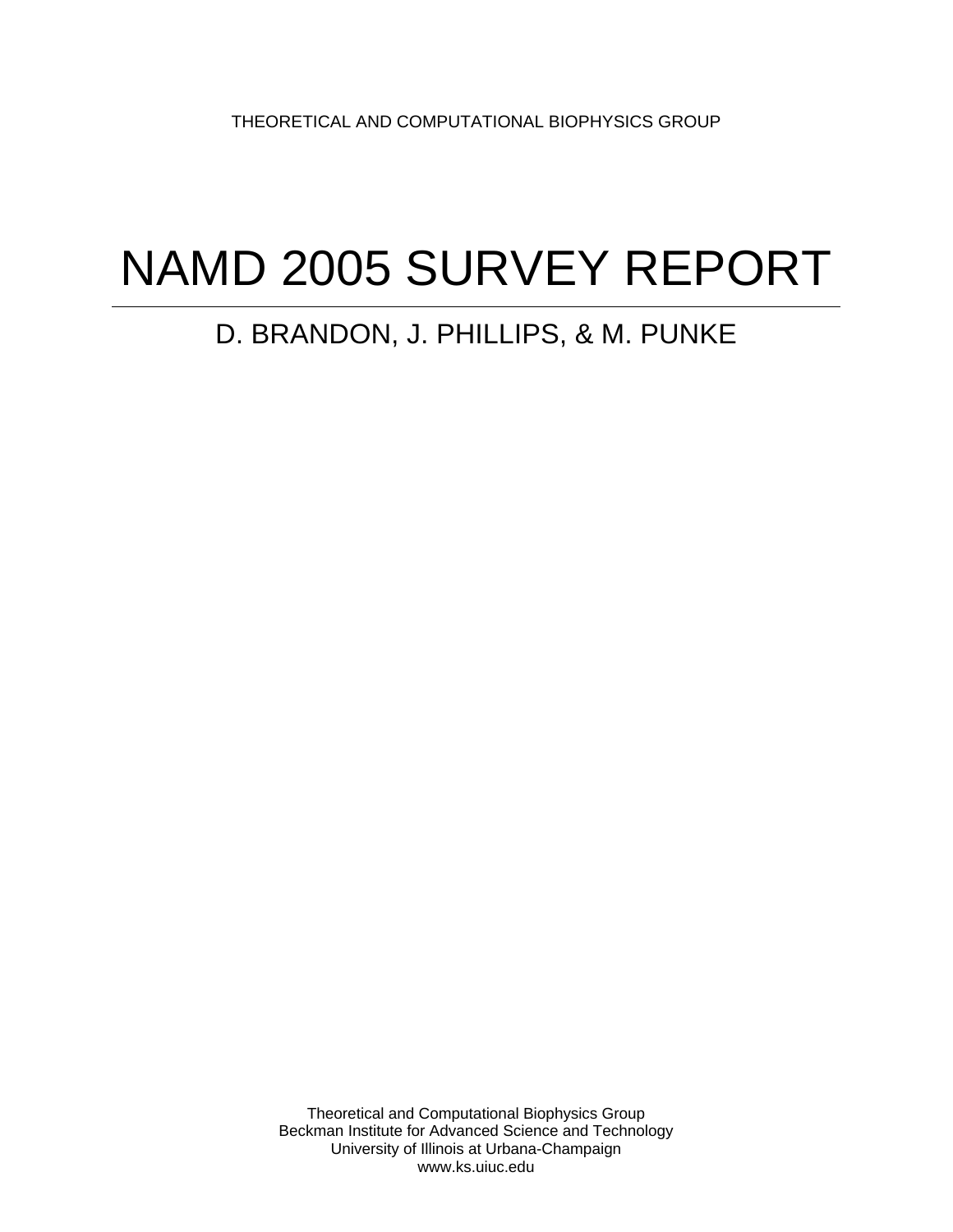# EXECUTIVE SUMMARY

The NAMD 2005 User Survey was announced to 5,476 NAMD 2.5 users on April 11 of 2005 and ran through April 22 of that year. Survey questions examined user satisfaction, the impact of the program on work quality, and user ratings of existing and planned features.

- A total of 770 usable responses were returned for the survey, providing a final response rate of 14.1%.
- A large proportion, 39.2%, of survey respondents had downloaded more than one version of the program. The majority of NAMD users are affiliated with academic institutions (86.2%), and most use the program for research purposes (83.7%). Moderate to high levels of expertise in macromolecular modeling are reported by 71.7% of users, with 38.1% reporting similar levels of expertise in using NAMD. NIH funding supports the work of 18.0% of users. The most popular platform for running NAMD is a local Linux cluster (32.5%). Just over half (53.8%) of user sites had more than one NAMD user.
- Users are highly satisfied with NAMD, with 76.9% indicating they are satisfied or highly satisfied with NAMD. And, 64% agree or strongly agree that NAMD has improved the quality of their work.
- A majority of both repeat and non-repeat users of NAMD are satisfied with NAMD, though repeat users are significantly more satisfied than non-repeat users. A majority of both groups feel NAMD has had a positive impact on the quality of their work.
- Many users, 39%, report using NAMD for all or most of their molecular dynamics simulations, while about half, 47.8%, use NAMD for some of their simulation work.
- Users indicating moderate to high levels of expertise in macromolecular modeling or in using NAMD were more satisfied than those low in expertise.
- No significant differences in satisfaction were found by NIH funding status, or by academic/non-academic affiliation.

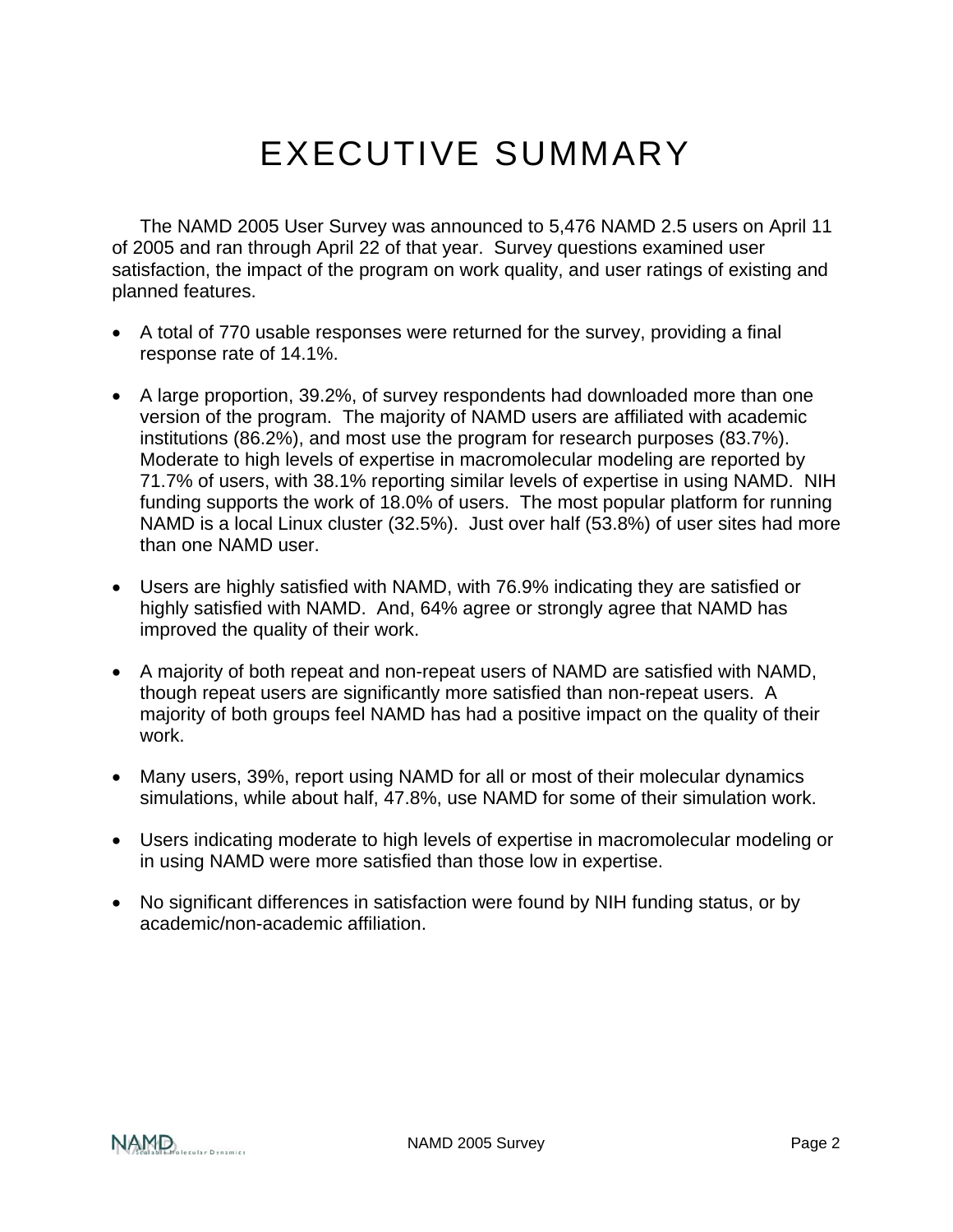#### OVERVIEW

NAMD is a parallel, object-oriented molecular dynamics code designed for highperformance simulation of large biomolecular systems; more on NAMD is available via its webpage, <http://www.ks.uiuc.edu/Research/namd/>. The NAMD 2005 survey is part of an ongoing effort (similar survey were conducted in 2000 and 2003) to ensure that NAMD is up-to-date, relevant and of high quality. NAMD users were identified via registration records, and contacted via e-mail with a request that they complete an online survey about NAMD (see locations below for a copy of the survey) during April of 2005. The following report details the administration and results of the survey.

#### NAMD 2005 Survey (complete copy)

A link to the survey forms the users completed is available here. Note that for analysis, interpretation and review purposes that all references to the items within the report are based on the numbering of the items as was used in the original survey.

Web form:<http://www.ks.uiuc.edu/Research/namd/survey/survey2005.html>

### Table of Contents

|                                                                    | 4  |
|--------------------------------------------------------------------|----|
|                                                                    | 6  |
|                                                                    |    |
|                                                                    | 8  |
| • Ratings of Support, Documentation, and Overall Usability         | 9  |
|                                                                    | 11 |
|                                                                    | 13 |
| • Ratings by Level of Macromolecular Modeling Expertise            | 15 |
|                                                                    | 17 |
|                                                                    | 19 |
| • Ratings by Academic/Non-academic Affiliation                     | 21 |
| • Downloading Source Code, Generating Input Files, and Citing NAMD | 23 |
|                                                                    | 24 |
|                                                                    |    |

\*Features planned for future versions of NAMD

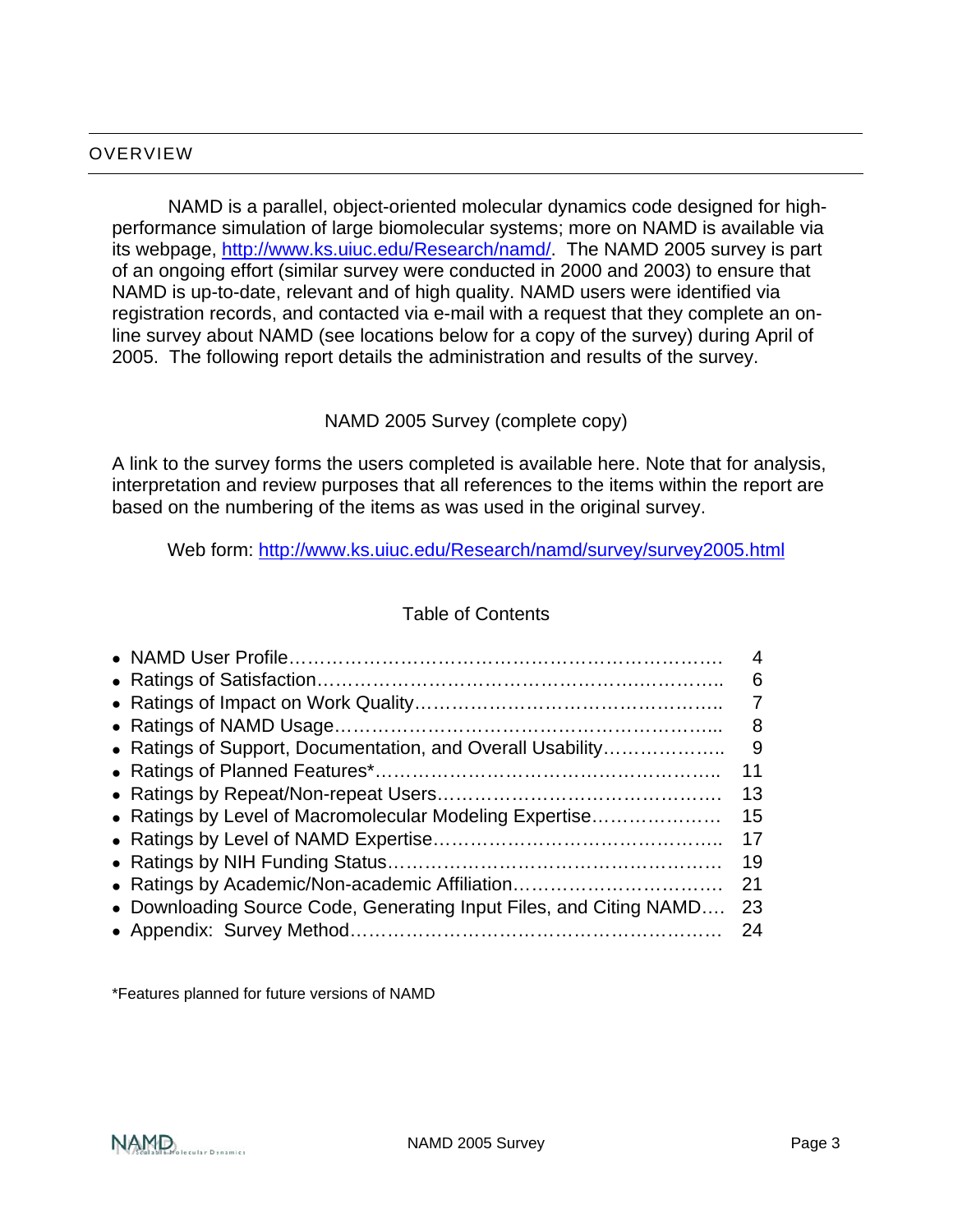#### NAMD USER PROFILE

User profile characteristics based on survey responses are illustrated below.

- 39.2% are repeat users
- 86.2% are affiliated with academic institutions
- 83.7% use NAMD primarily for research purposes
- 71.7% report moderate to high macromolecular modeling expertise
- 38.1% report moderate to very high levels of experience with NAMD
- 18.0% report at least partial funding by NIH
- 46.2% report one NAMD user at their site, and one-third run on a Linux cluster.

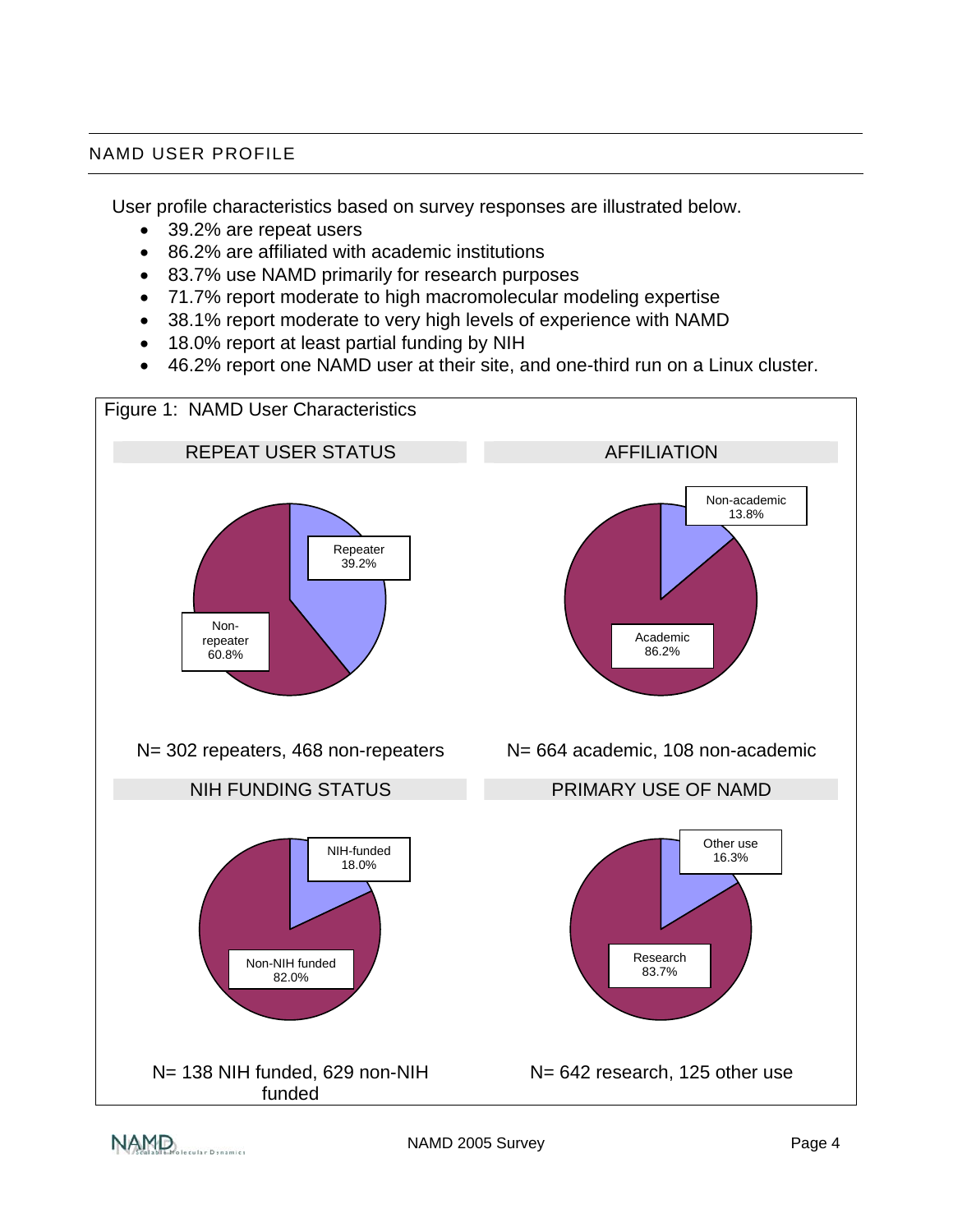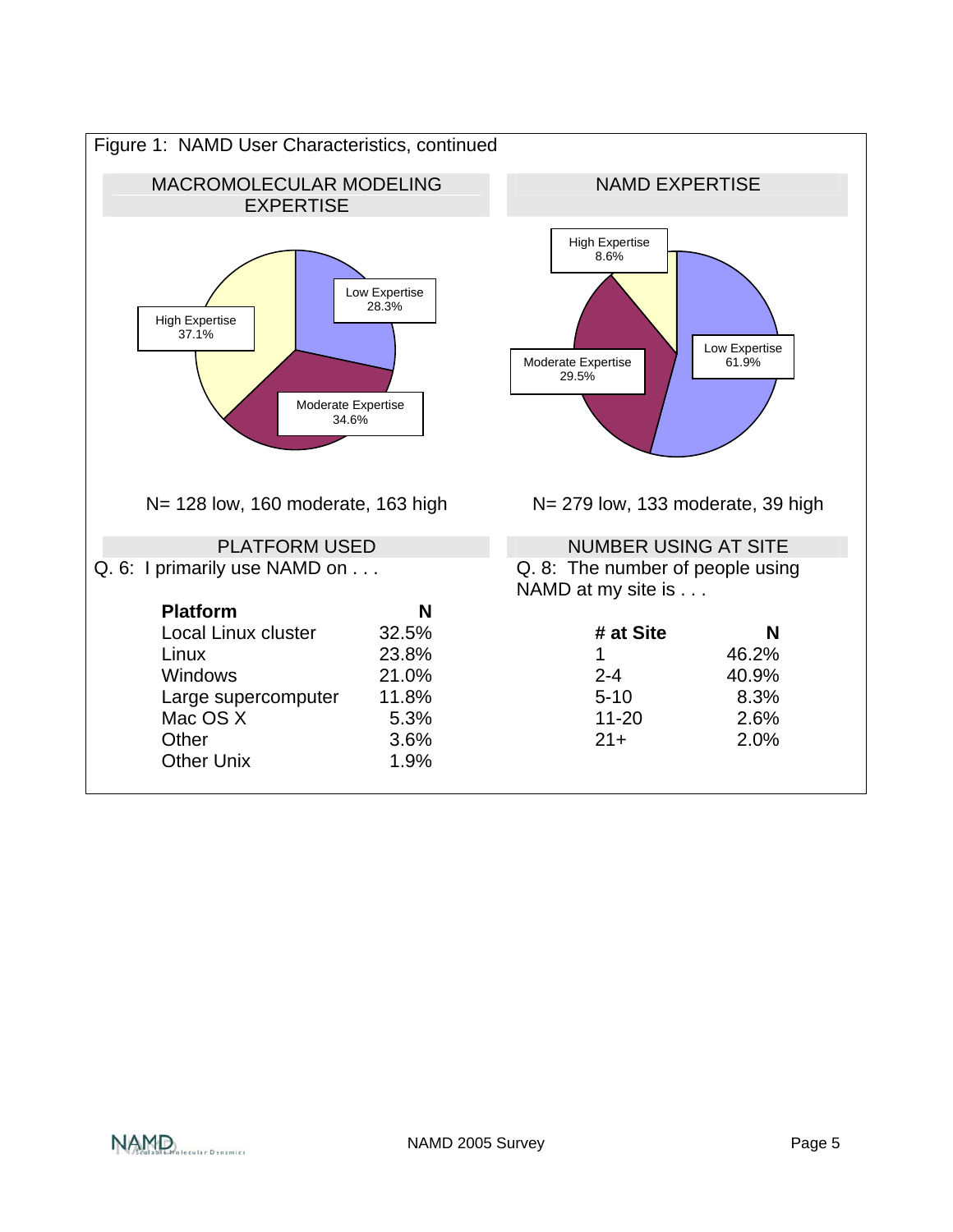#### RATINGS OF SATISFACTION

- A majority of users are satisfied with NAMD: 76.9% agreed or strongly agreed with the statement "I am satisfied with NAMD" (Q15).
- Mean satisfaction was 3.98 on a 5-point scale (1=strongly disagree, 5=strongly agree).
- Satisfaction with NAMD is slightly higher than in the NAMD 2003 and 2000 User Surveys, where mean satisfaction rated 3.93 and 3.74 respectively.



NAMD,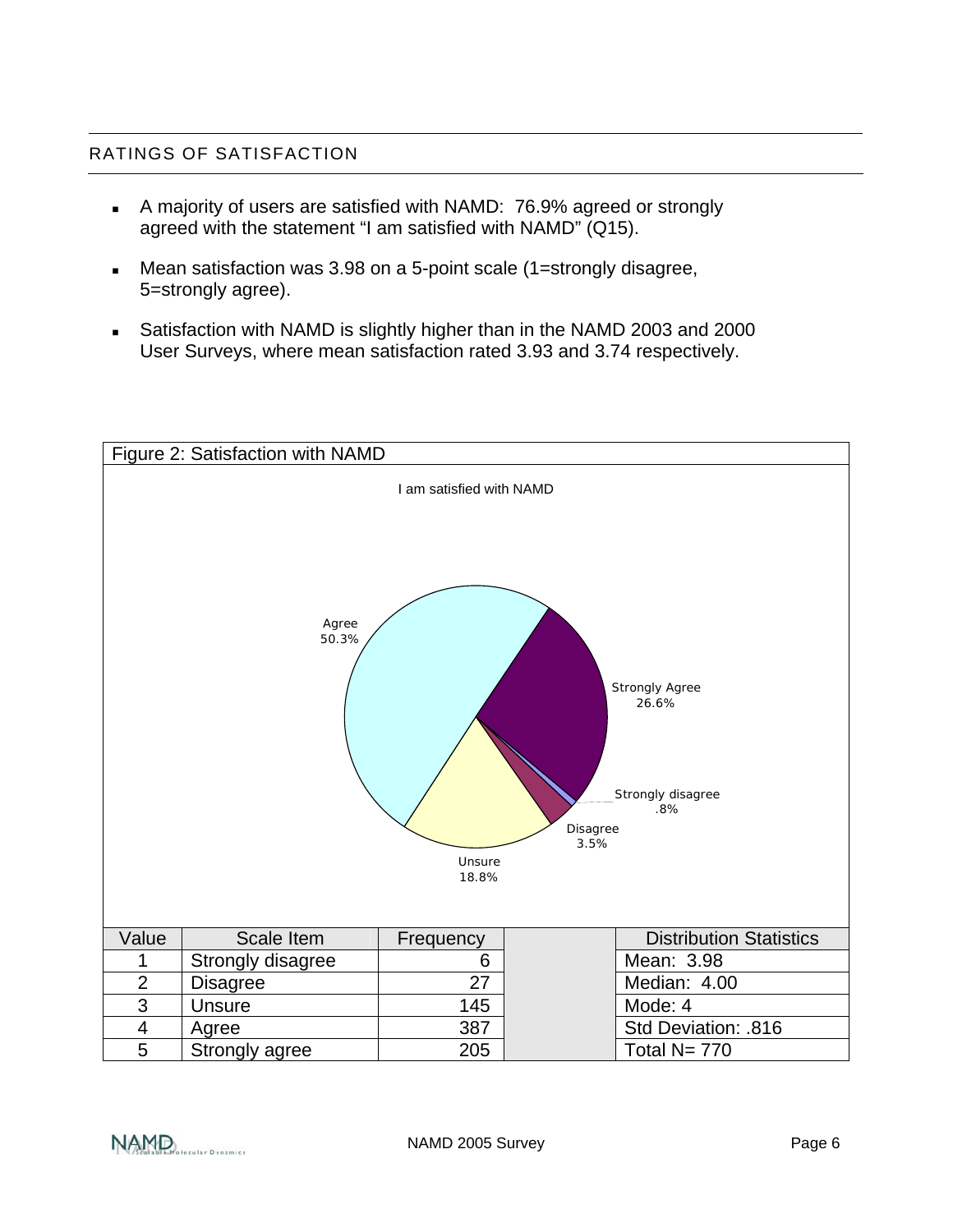## RATINGS OF IMPACT ON WORK QUALITY

- NAMD does positively impact work quality: 64% agreed or strongly agreed with the statement "NAMD has improved the quality of my work" (Q16).
- The mean response was 3.80 on a 5-point scale (1=strongly disagree, 5=strongly agree).



NAMD<sub>SCala</sub> De Molecular Dynamics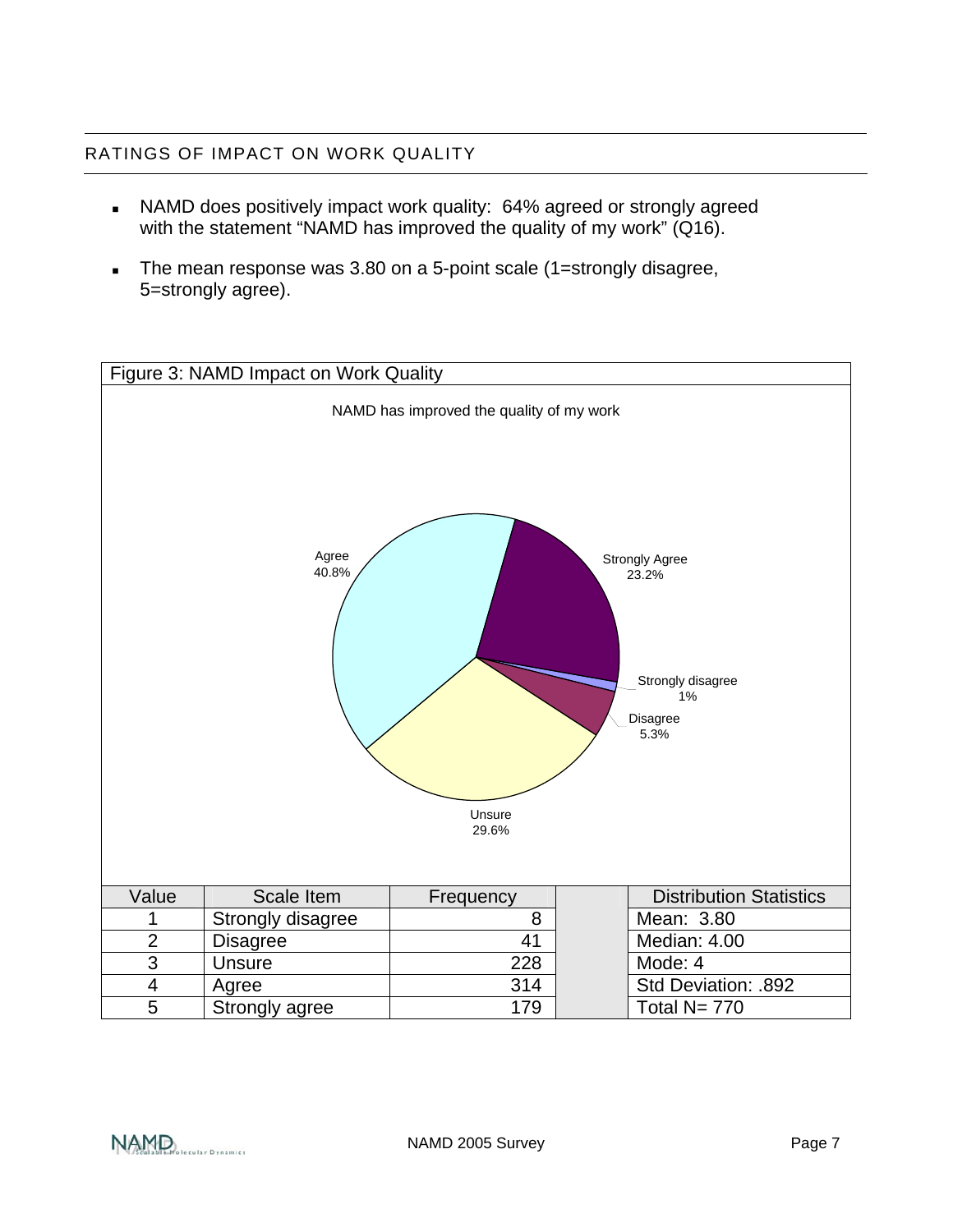#### RATINGS OF NAMD USAGE

- Many users, 39%, report using NAMD for all or most of their molecular dynamics simulations, while about half, 47.8%, use NAMD for some of their simulation work (Q9).
- **Excluding from the dataset those who don't use molecular dynamics, the proportion** of those using NAMD for all or most of their molecular dynamics efforts increases to 41.5%, with just over half, 50.8%, using NAMD for some of their molecular dynamics efforts.

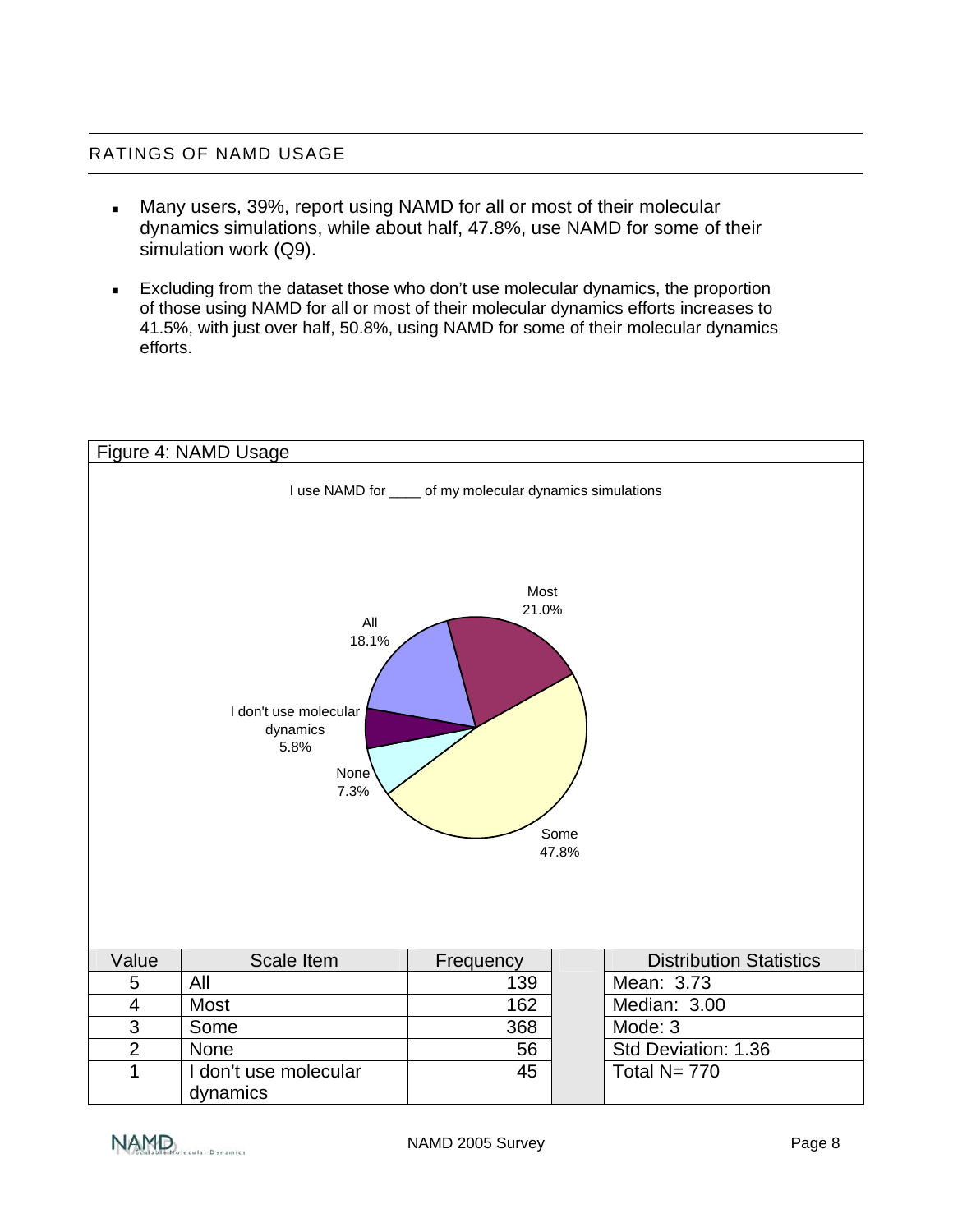# RATINGS OFSUPPORT, DOCUMENTATION AND OVERALL USABILITY

- Responses to usability (Q10), and support and documentation items (Q14) indicated why respondents use NAMD, and their agreement with statements about specific aspects of the program.
- The three highest rated qualities are: NAMD is free (M=4.56), NAMD is a well-written program (M=4.07), and NAMD meets my needs (M=3.83). Amongst these qualities, regression analysis indicates the four strongest predictors of satisfaction with NAMD (Q15) are NAMD is a well-written program (Q14a), NAMD meets my needs (Q10a), and NAMD documentation is clear (Q14d).



NAMD,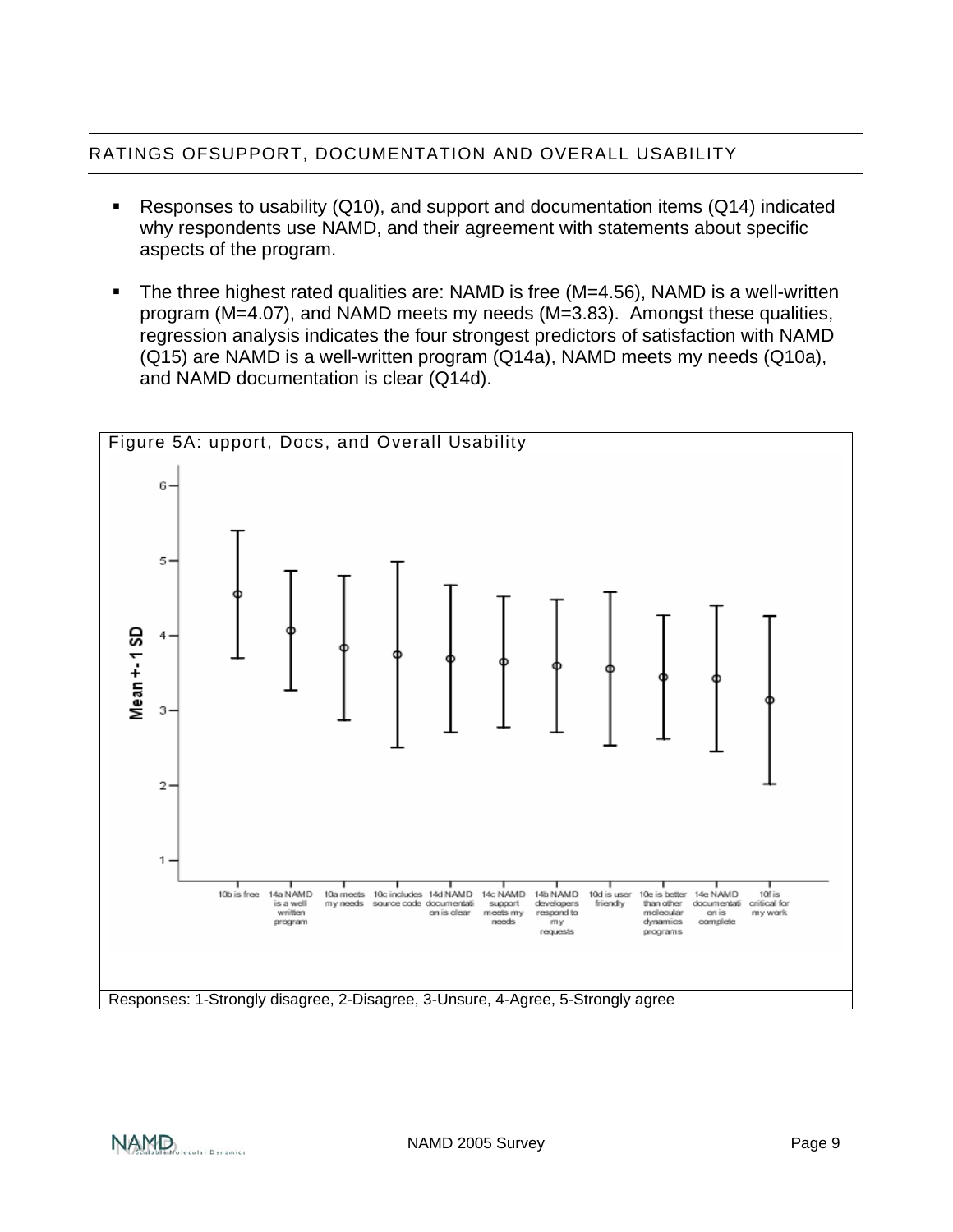| Figure 5B: Support, Documentation and Overall Usability        |                  |                            |
|----------------------------------------------------------------|------------------|----------------------------|
| <b>Question Stem</b>                                           | $Mean^{\dagger}$ | Std Deviation <sup>†</sup> |
| Q10 I use NAMD because it:                                     |                  |                            |
| Q10b Is free                                                   | 4.56             | .84                        |
| Q10a Meets my needs                                            | 3.83             | .97                        |
| Q10c Includes source code                                      | 3.74             | 1.25                       |
| Q10e Is better than other MD programs*                         | 3.44             | .83                        |
| Q10d Is user friendly                                          | 3.56             | 1.02                       |
| Q14 Rate your agreement with these statements describing NAMD: |                  |                            |
| Q14a NAMD is a well written program                            | 4.07             | .79                        |
| Q14c NAMD support meets my needs                               | 3.65             | .87                        |
| Q14b NAMD developers respond to my requests                    | 3.60             | .88                        |
| Q14d NAMD documentation is clear                               | 3.69             | .98                        |
| Q14e NAMD documentation is complete                            |                  | .97                        |

† Responses from a 5-point scale: 1-Strongly disagree, 2-Disagree, 3-Unsure, 4-Agree, 5-Strongly agree \*MD – Molecular Dynamics.

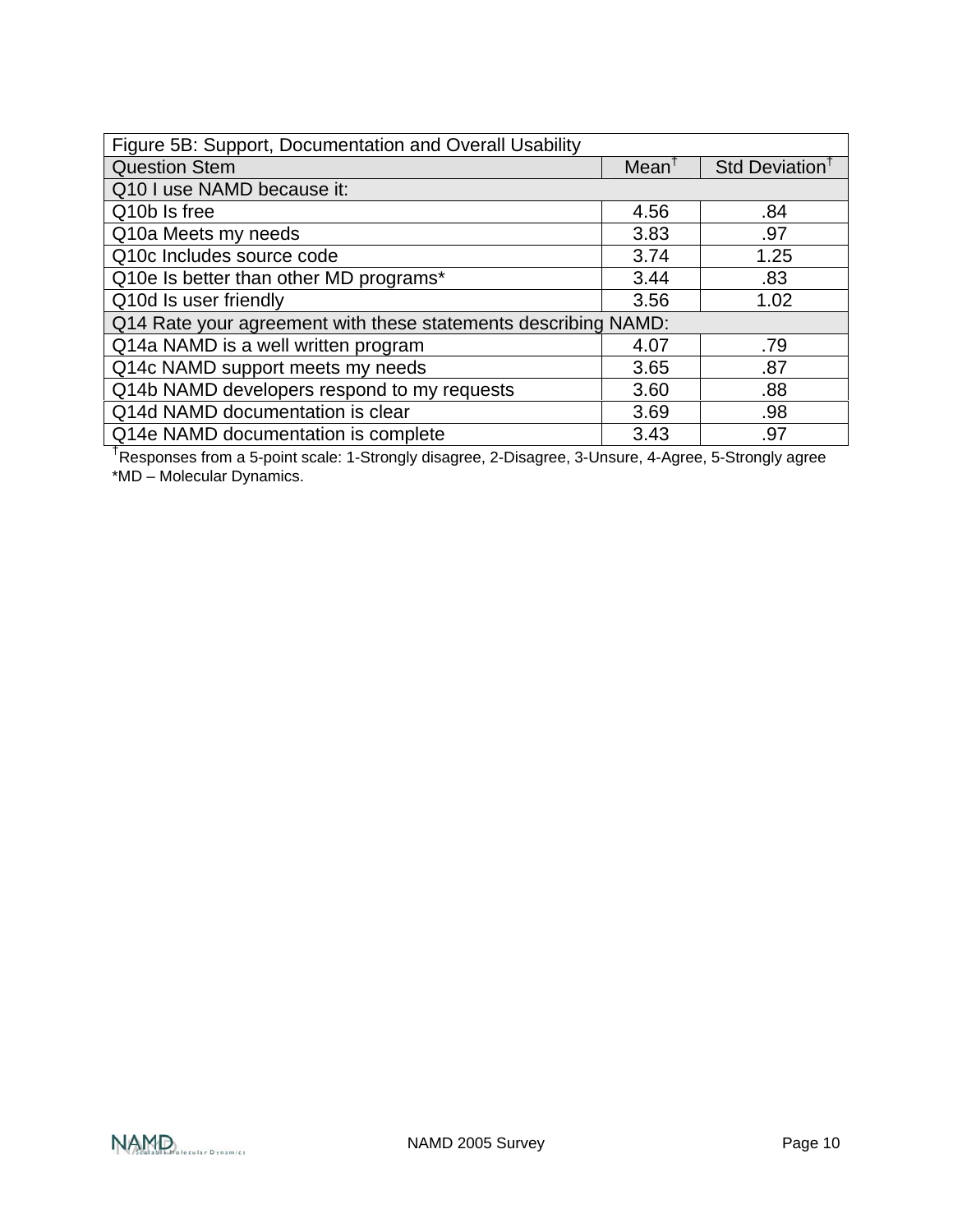#### RATINGS OF PLANNED FEATURES

- Planned features are functionalities being considered for future versions of NAMD, e.g. making it easier to extend source code. In Q13 of the survey, users were asked to rate the value of 14 planned features to their work, using a 5-point importance scale (1-very unimportant, 5-very important).
- Mean results indicate that the most desirable feature is adding a trajectory analysis suite (M=4.11), while the least desired is SSE/Altivec acceleration (M=3.23). See Figs. 6A, 6B.



Responses: 1-Very unimportant, 2-Unimportant, 3-Unsure, 4-Important, 5-Very important.

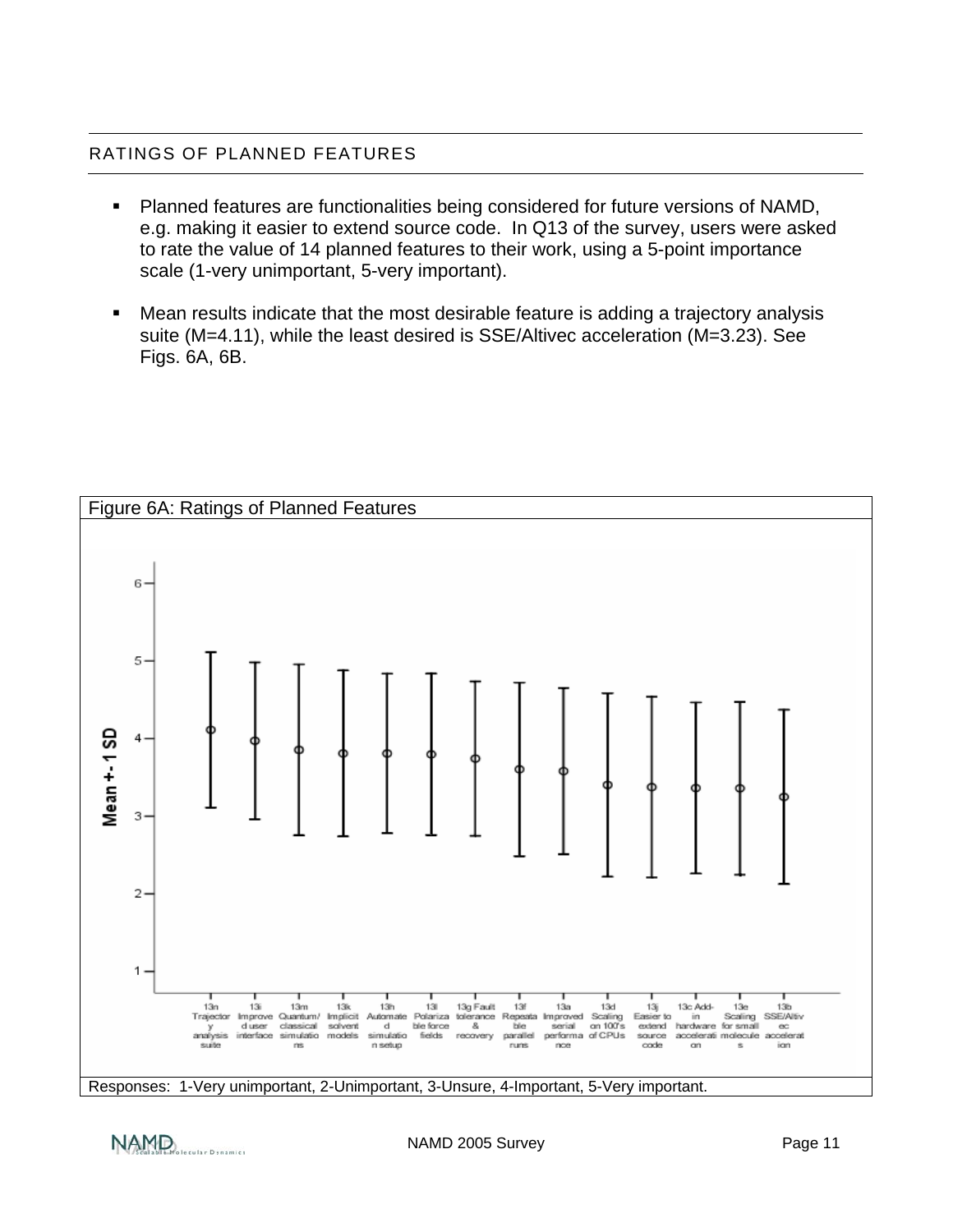| Figure 6B: Ratings for Planned NAMD Features, continued         |                   |                            |
|-----------------------------------------------------------------|-------------------|----------------------------|
| <b>Question Stem</b>                                            | Mean <sup>T</sup> | Std Deviation <sup>†</sup> |
| Q13 Rate the importance of these PLANNED features to your work: |                   |                            |
| 13n Trajectory analysis suite                                   | 4.11              | 1.00                       |
| 13i Improved user interface                                     | 3.97              | 1.01                       |
| 13m Quantum/classical simulations                               | 3.85              | 1.10                       |
| 13k Implicit solvent models                                     | 3.81              | 1.07                       |
| 13h Automated simulation setup                                  | 3.81              | 1.03                       |
| 13 Polarizable force fields                                     | 3.80              | 1.04                       |
| 13g Fault tolerance & recovery                                  | 3.74              | 1.00                       |
| 13f Repeatable parallel runs                                    | 3.60              | 1.12                       |
| 13a Improved serial performance                                 | 3.58              | 1.07                       |
| 13d Scaling on 100's of CPUs                                    | 3.40              | 1.18                       |
| 13j Easier to extend source code                                | 3.37              | 1.16                       |
| 13c Add-in hardware acceleration                                | 3.36              | 1.10                       |

† Responses on a 5-point scale: 1-Very unimportant, 2-Unimportant, 3-Unsure, 4-Important, 5-Very important

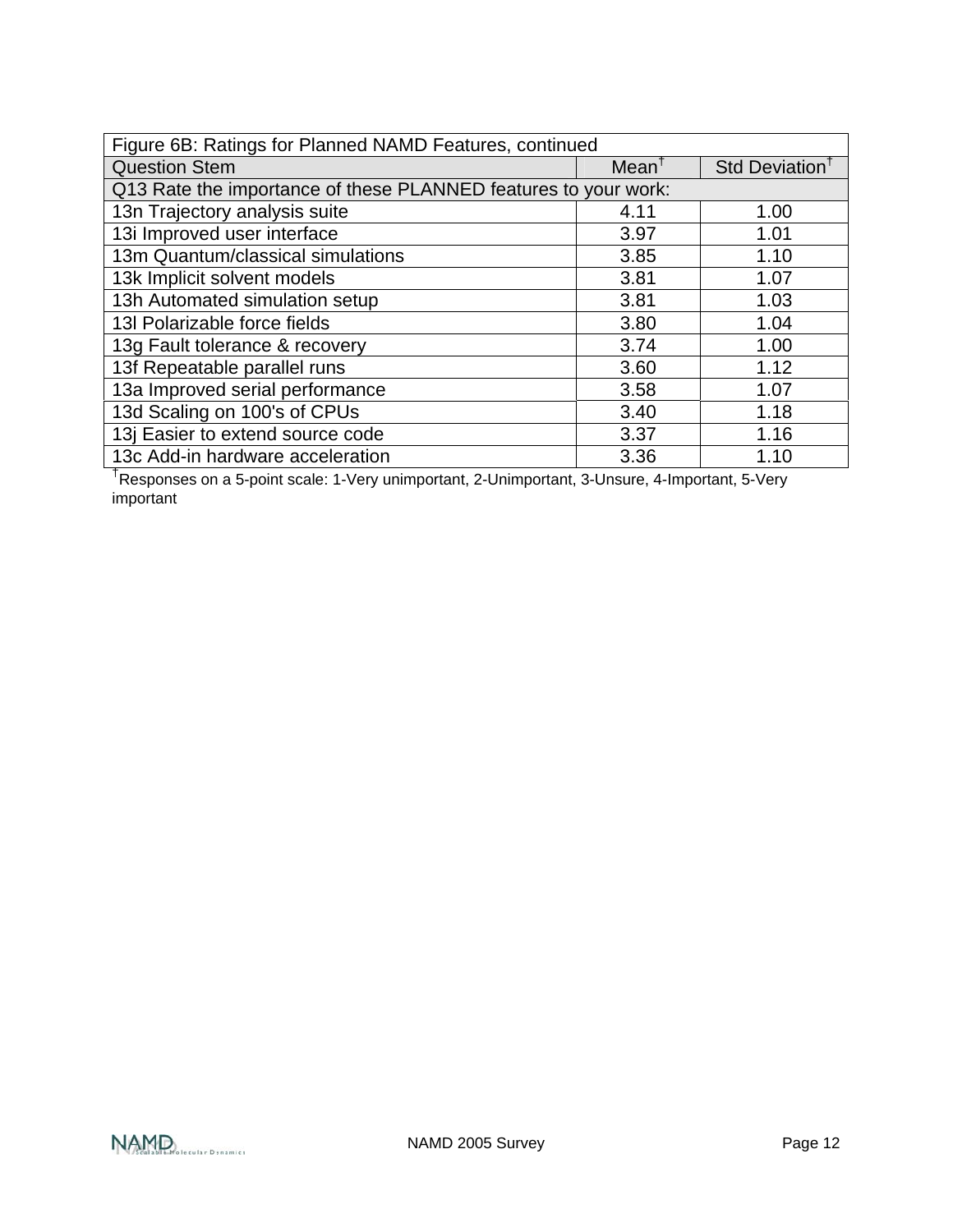### RATINGS BY REPEAT/NONREPEAT USERS

- Repeat users are defined as any user of NAMD 2.5 who has downloaded any other version of NAMD.
- A majority of repeat users, 79.8%, agreed or strongly agreed with the statement "I am satisfied with NAMD" (Q15) compared to 75.0% for non-repeat users. Mean ratings show greater satisfaction for repeat users (M=4.04) than non-repeat users (M=3.95), though these are not statistically significant differences. See Fig. 7A.
- A majority of both repeat (67.5%) and non-repeat (61.7%) users of NAMD agree with the statement "NAMD has improved the quality of my work" (Q16). See Fig. 7B.



† Responses: 1-Strongly disagree, 2-Disagree, 3-Unsure, 4-Agree, 5-Strongly agree. Total N: Repeater, 302; Non-repeater, 468.

NAMD, Incutar Dynamics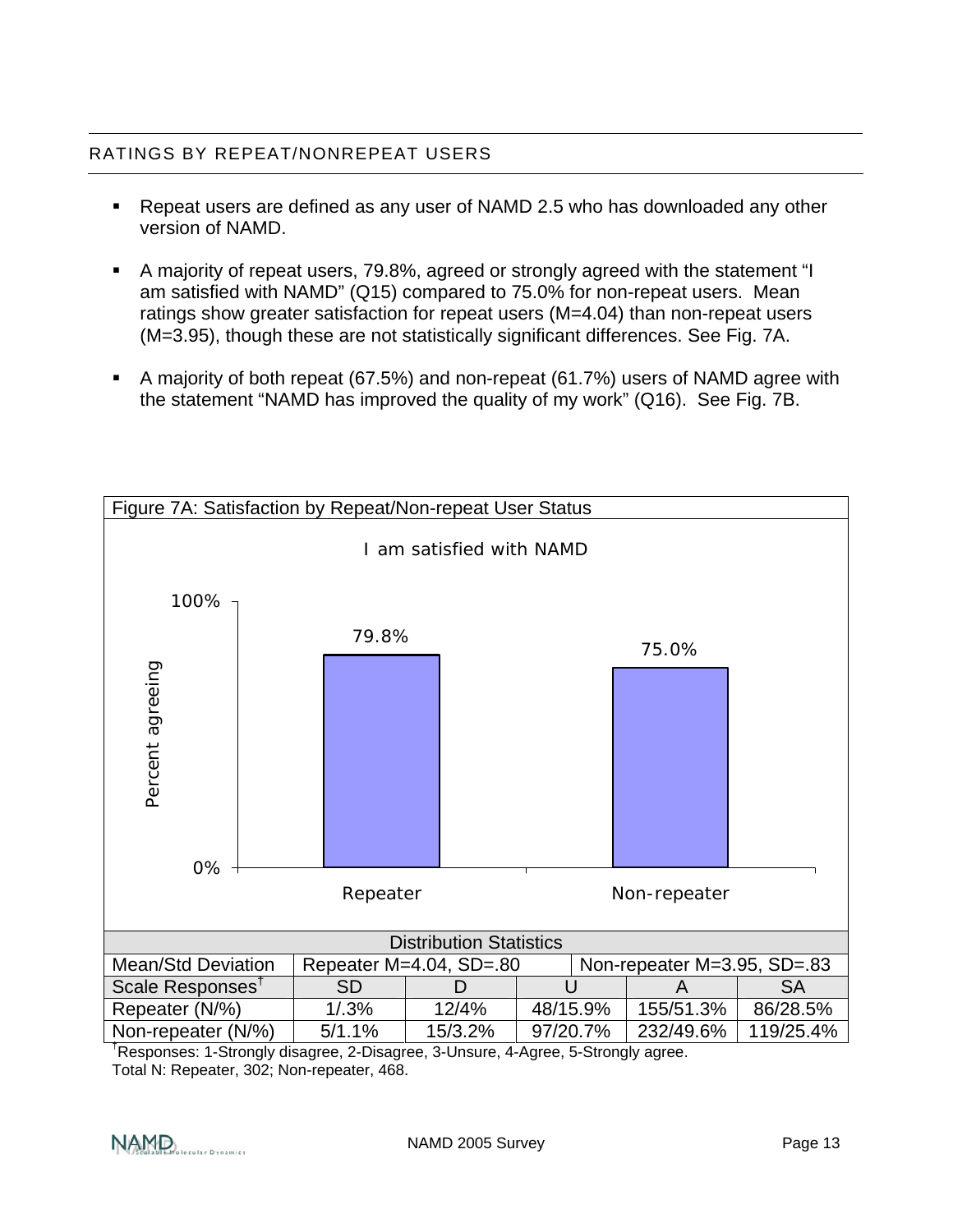

† Responses: 1-Strongly disagree, 2-Disagree, 3-Unsure, 4-Agree, 5-Strongly agree. Total N: Repeater, 302; Non-repeater, 468.

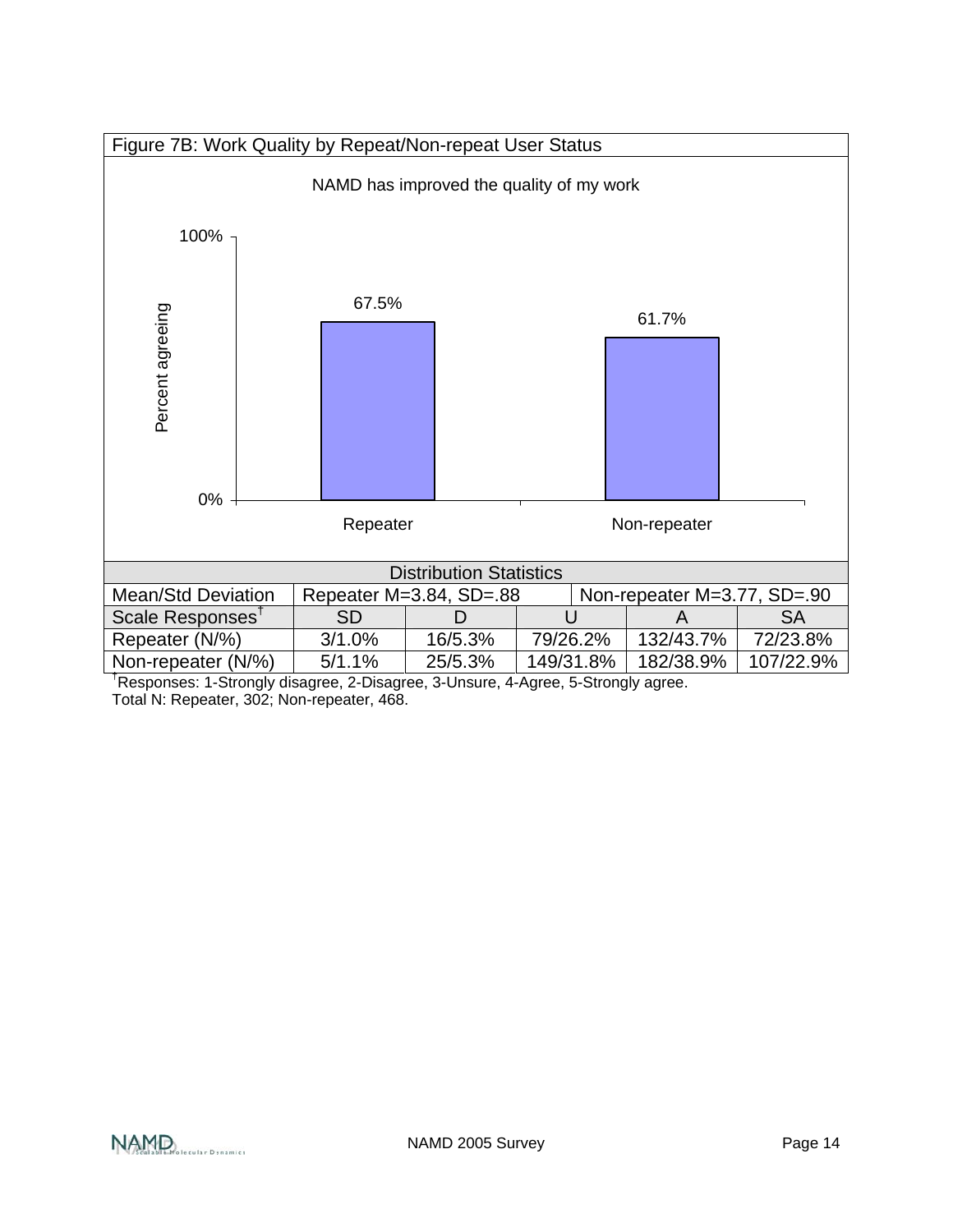# RATINGS BY LEVEL OF MACROMOLECULAR MODELING EXPERTISE

- A majority of users across the three macromolecular modeling expertise (MME) levels\* agreed or strongly agreed (low-68.4%; moderate-76.7%; high-83.5%) with the statement "I am satisfied with NAMD" (Q15). High and moderate MME users are significantly more satisfied with NAMD than low MME users. See Fig. 8A.
- A majority of high (72.0%), moderate (65.4%), and low (51.8%) MME users agreed or strongly agreed with the statement "NAMD has improved the quality of my work" (Q16), while just over half of low MME users (51.8%) indicated similar ratings. High MME users indicate a significantly greater impact on work quality than low MME users. See Fig. 8B.



† Responses: 1-Strongly disagree, 2-Disagree, 3-Unsure, 4-Agree, 5-Strongly agree. Total N: Low expertise, 218; Moderate expertise, 266; High expertise, 286.

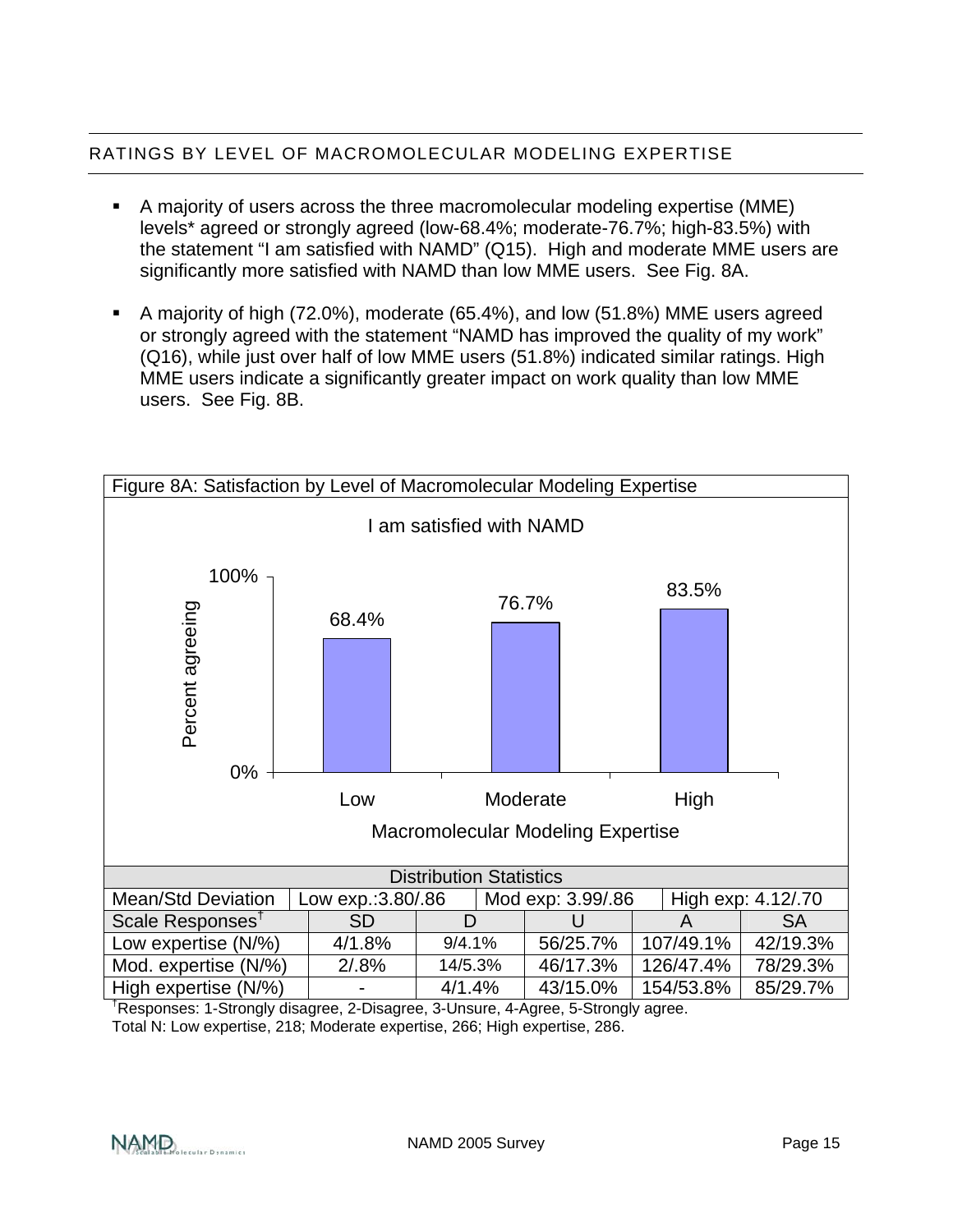

† Responses: 1-Strongly disagree, 2-Disagree, 3-Unsure, 4-Agree, 5-Strongly agree Total N: Low expertise, 218; Moderate expertise, 266; High expertise, 286.

- High MME users rated NAMD significantly higher than low MME users on nearly all aspects of support, documentation, and usability; exceptions were NAMD being free, critical for work, and having complete documentation.
- High and moderate MME users rated these planned items higher than low MME users: implicit solvent models, polarizable force fields, quantum/classical simulations, and trajectory analysis suite. High MME users also rated improved serial performance more than low MME users.

\*Level of expertise categories were derived from the survey question "My level of expertise with molecular modeling is . . ." (Q5) that users answered on a 5-point scale (1-very low, 5-very high). For ease of interpretation, the two lowest expertise values were collapsed together, as were the two highest expertise categories, to produce the low, moderate, and high expertise categories used above.

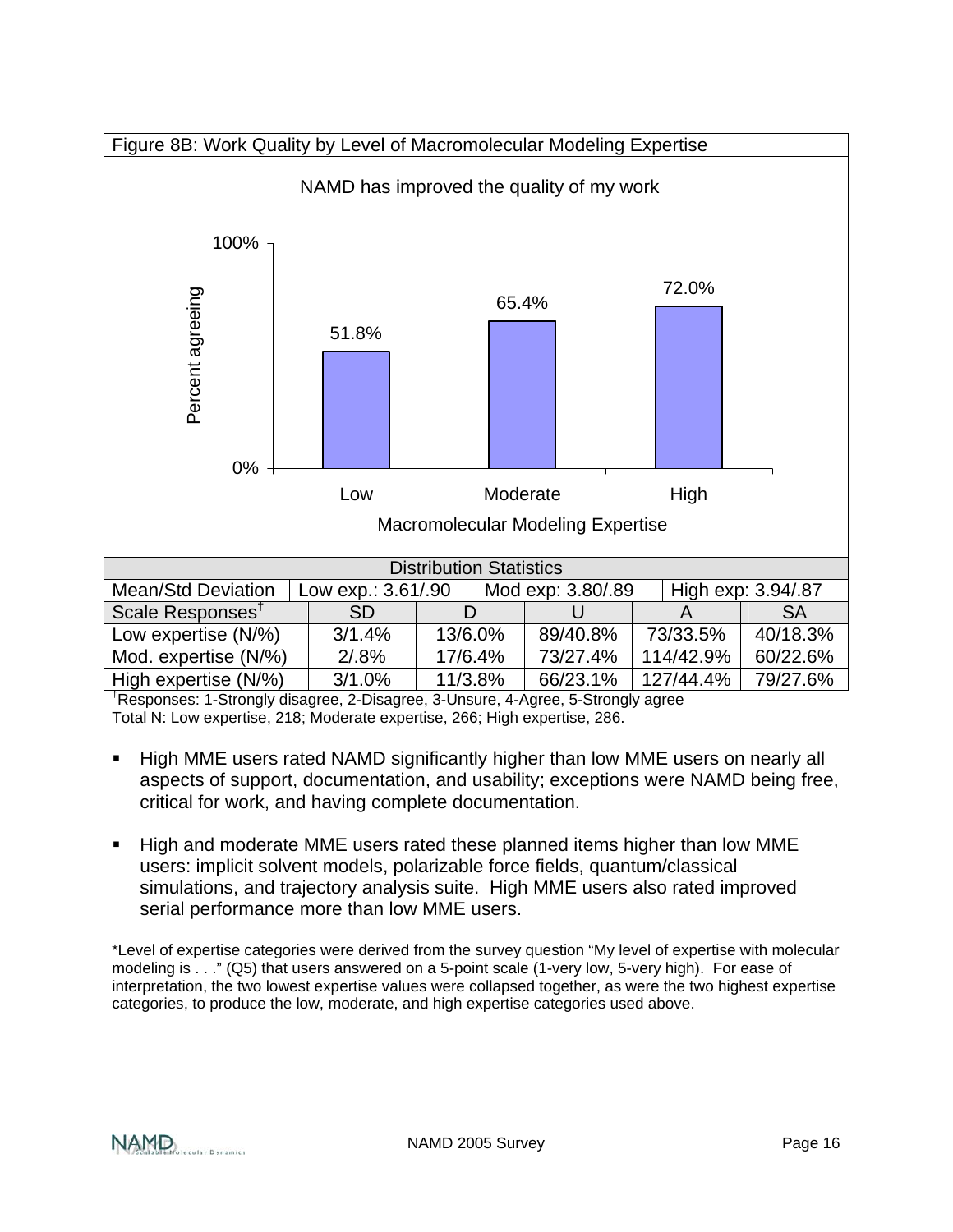# RATINGS BY LEVEL OF NAMD EXPERTISE

- A majority of all NAMD expertise groups\* agreed or strongly agreed with the statement "I am satisfied with NAMD" (Q15), with 94.1% of high, 87.3% of moderate, and 66.7% of low NAMD expertise groups indicating agreement with this statement. Statistical comparisons indicate high NAMD expertise users are significantly more satisfied with NAMD than low NAMD expertise users. See Fig. 9A.
- Most high (85.9%) and moderate (79.9%) NAMD expertise users agreed or strongly agreed with the statement "NAMD has improved the quality of my work" (Q16), while nearly half (49.4%) of low expertise users agreed with this statement. High NAMD expertise users indicate a statistically stronger impact on work quality than low expertise users. See Fig. 9B.



† Responses: 1-Strongly disagree, 2-Disagree, 3-Unsure, 4-Agree, 5-Strongly agree.

Total N: Low expertise, 417; Moderate expertise, 268; High expertise, 85.

NAMD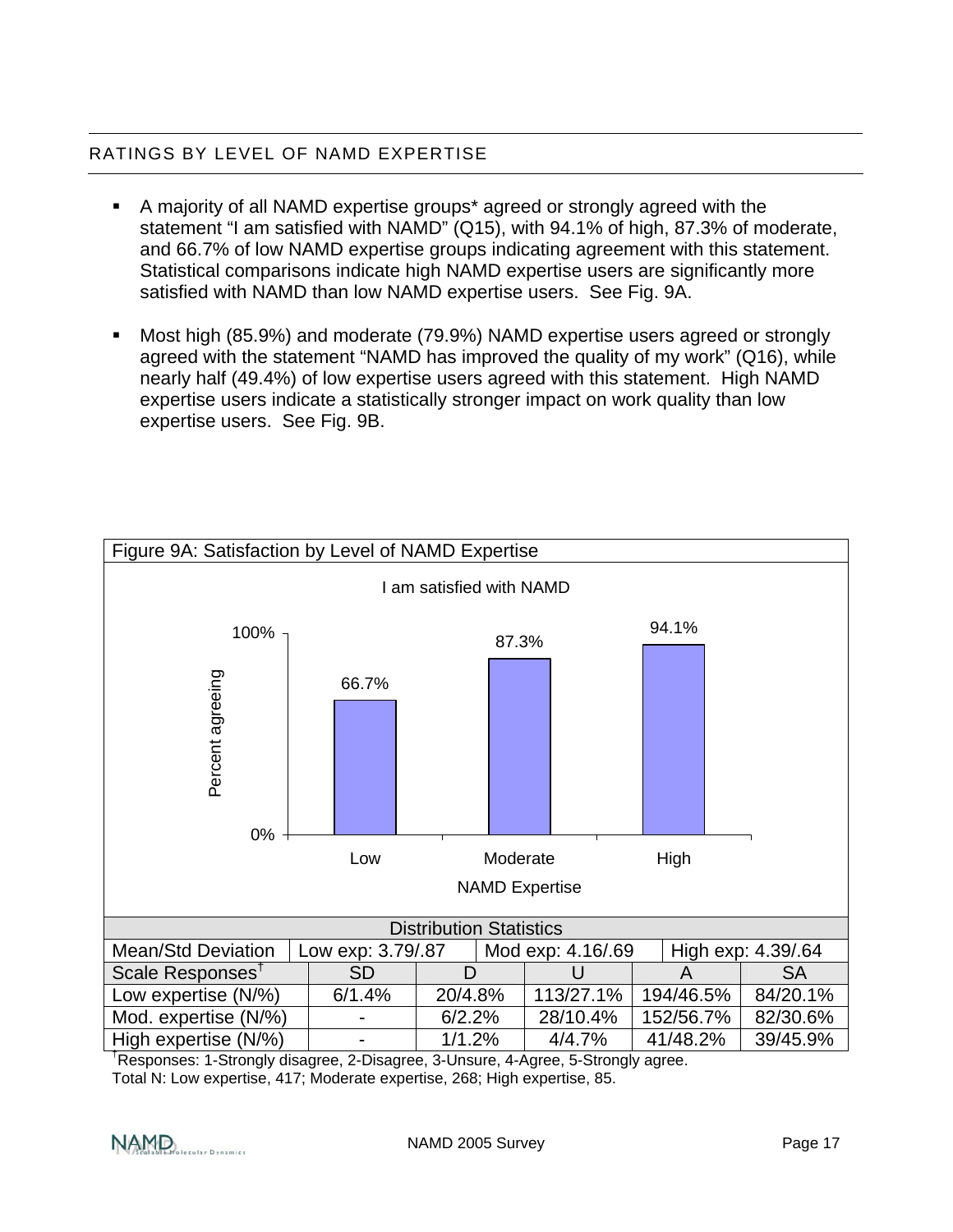

† Responses: 1-Strongly disagree, 2-Disagree, 3-Unsure, 4-Agree, 5-Strongly agree Total N: Low expertise, 417; Moderate expertise, 268; High expertise, 85.

- High and in most cases moderate NAMD expertise users rated NAMD significantly higher on all aspects of support, documentation, and overall usability. No mean differences were found in ratings of NAMD being free, including source code, or having complete documentation.
- High NAMD expertise users are significantly more interested in scaling on 100's of CPUs, repeatable parallel runs, easy to extend source code, polarizable force fields, and a trajectory analysis suite than users with low NAMD expertise.

\*Level of expertise categories were derived from the survey question "My level of expertise with NAMD is . . ." (Q5) that users answered on a 5-point scale (1-very low, 5-very high). For ease of interpretation, the two lowest expertise values were collapsed together, as were the two highest expertise categories, to produce the low, moderate, and high expertise categories used above.

NAMD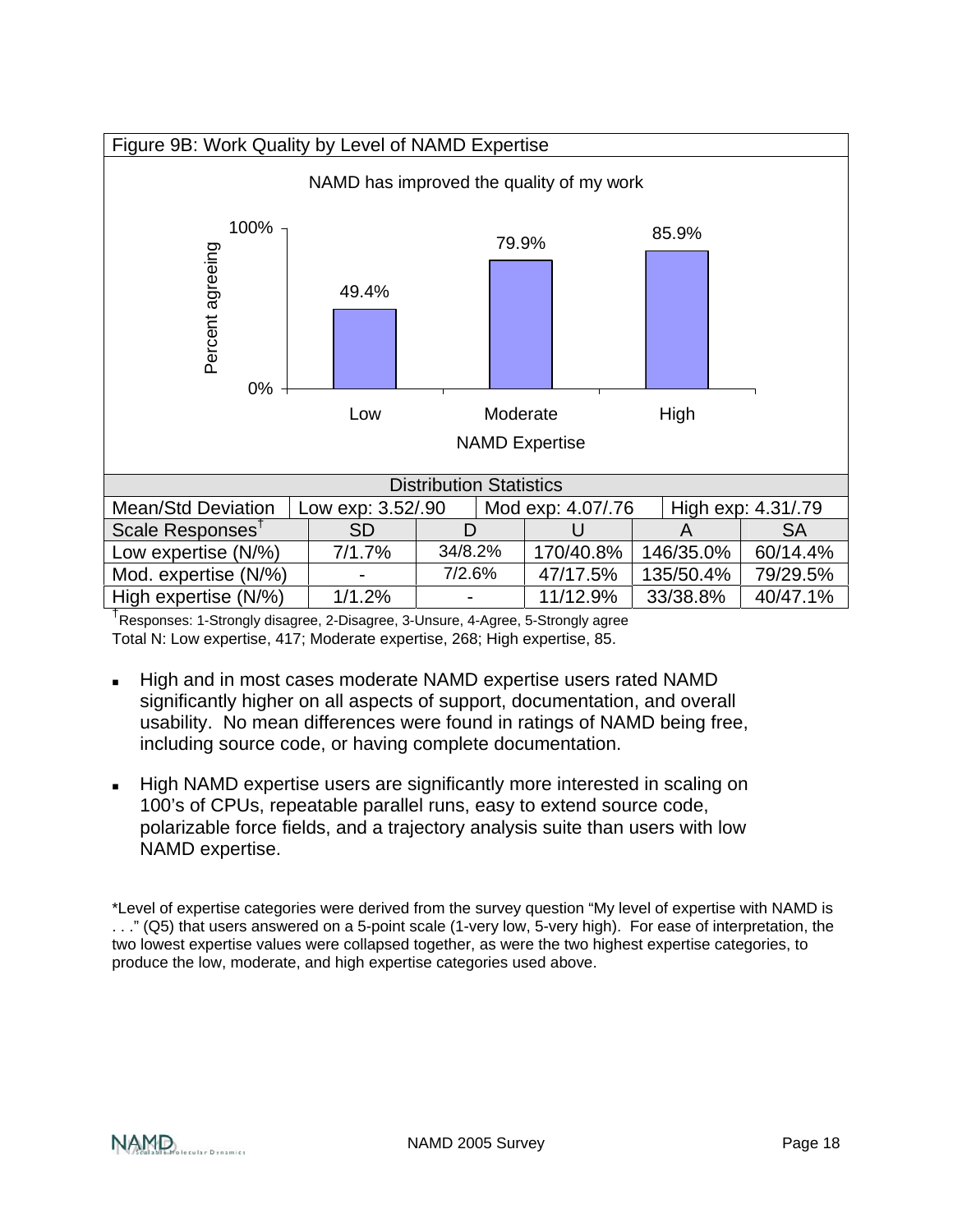# RATINGS BY NIH FUNDING STATUS

- Users were asked to answer 'yes' or 'no' to the question "The work I do with VMD is funded (at least partially) by NIH" (Q5).
- The majority of both NIH-funded (77.5%) and non-funded users (77%) agreed or strongly agreed with the statement "I am satisfied with NAMD" (Q15). Statistical comparisons found no significant differences between NIH funded users and users who are not NIH funded in ratings of satisfaction with NAMD. See Fig. 10A.
- Majorities of both funded (70.3%) and non-funded groups (62.8%) agree or strongly with the statement "NAMD has improved the quality of my work" (Q16). Mean comparisons found no significant differences between NIH funded users and users who are not NIH funded in ratings of impact of NAMD on work quality. See Fig. 10B.



† Responses: 1-Strongly disagree, 2-Disagree, 3-Unsure, 4-Agree, 5-Strongly agree. Total N: NIH funded, 138; no NIH funds, 629.

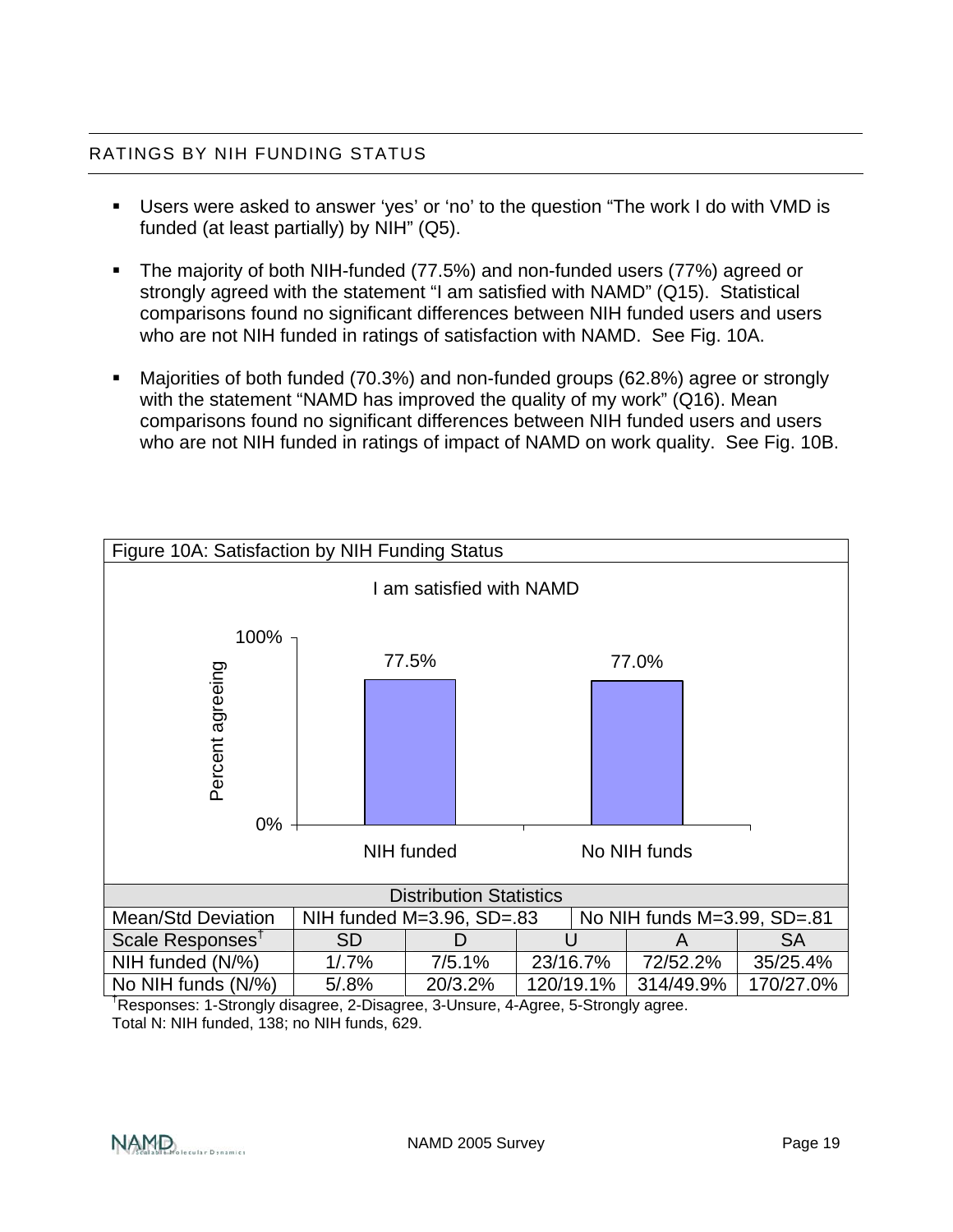

† Responses: 1-Strongly disagree, 2-Disagree, 3-Unsure, 4-Agree, 5-Strongly agree. Total N: NIH funded 138; no NIH funds, 629.

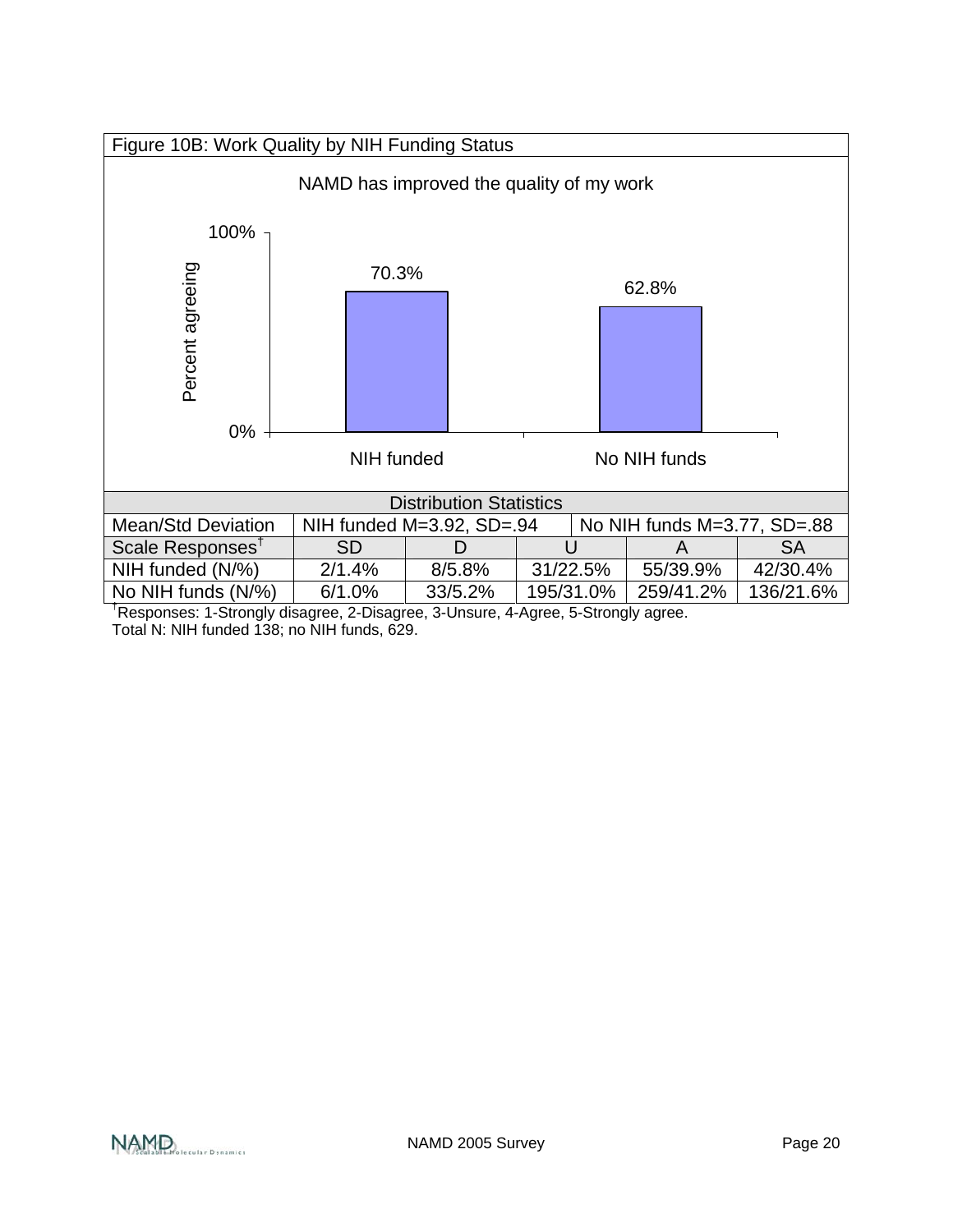# RATINGS BY ACADEMIC/NON-ACADEMIC AFFILIATION

- Survey respondents were asked to identify their affiliation as academic, government, industry, or other (Q2); below are the findings using academic/non-academic categories.
- A majority of academic users (78.0%) agreed or strongly agreed with the statement "I am satisfied with NAMD" (Q15), as did a majority of non-academic users (69.8%). The mean ratings of the academic and non-academic user ratings of satisfaction are not significantly different from each other. See Fig. 11A.
- At 65.2% and 56.6% respectively, majorities of both academic and non-academic users agreed or strongly agreed with the statement "NAMD has improved the quality of my work" (Q16). No statistically significant differences were found between academic and non-academic mean ratings of work quality. See Fig. 11B.



† Responses: 1-Strongly disagree, 2-Disagree, 3-Unsure, 4-Agree, 5-Strongly agree. Total N: Academic, 664; Non-academic, 106.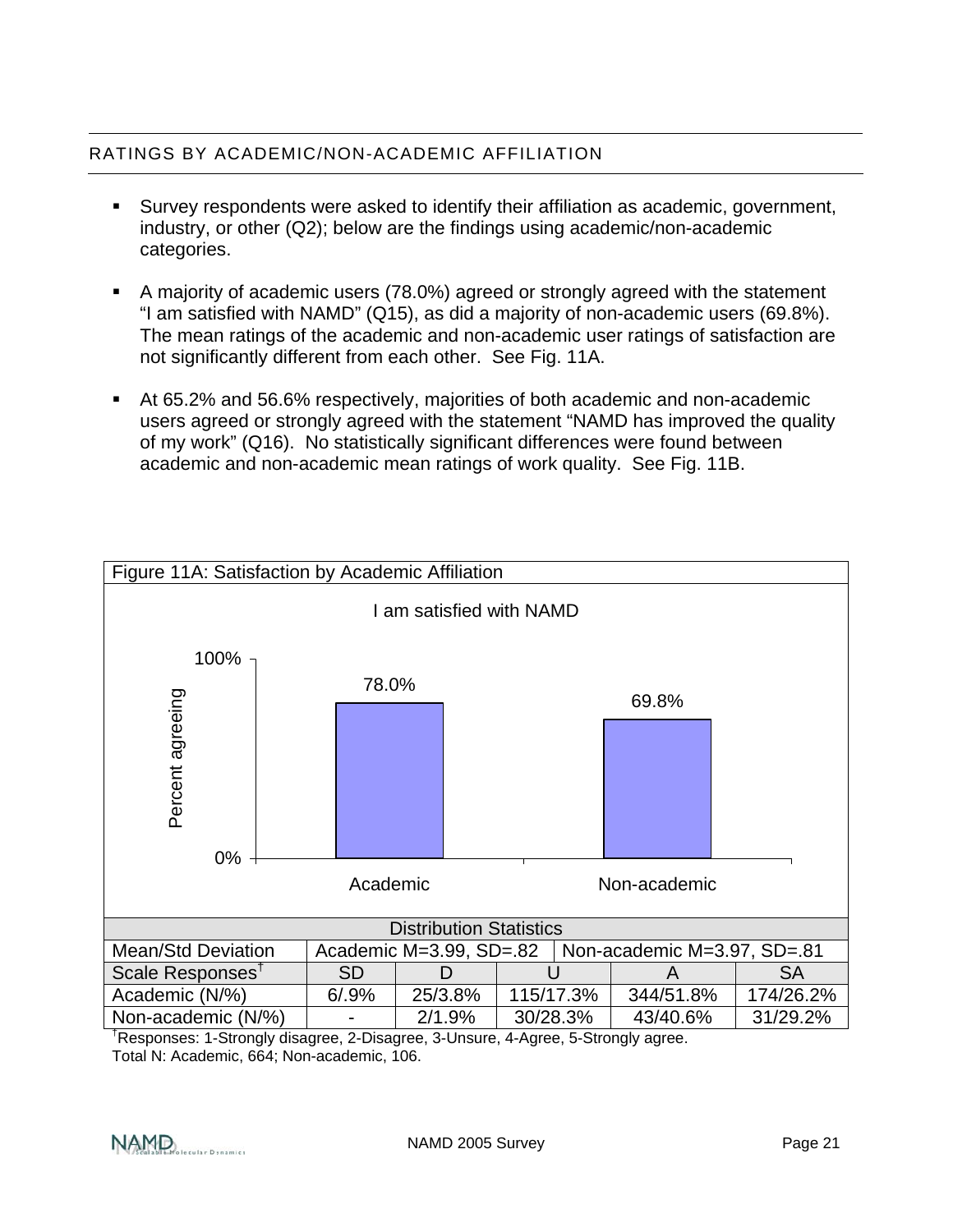

† Responses: 1-Strongly disagree, 2-Disagree, 3-Unsure, 4-Agree, 5-Strongly agree. Total N: Academic, 664; Non-academic, 106.

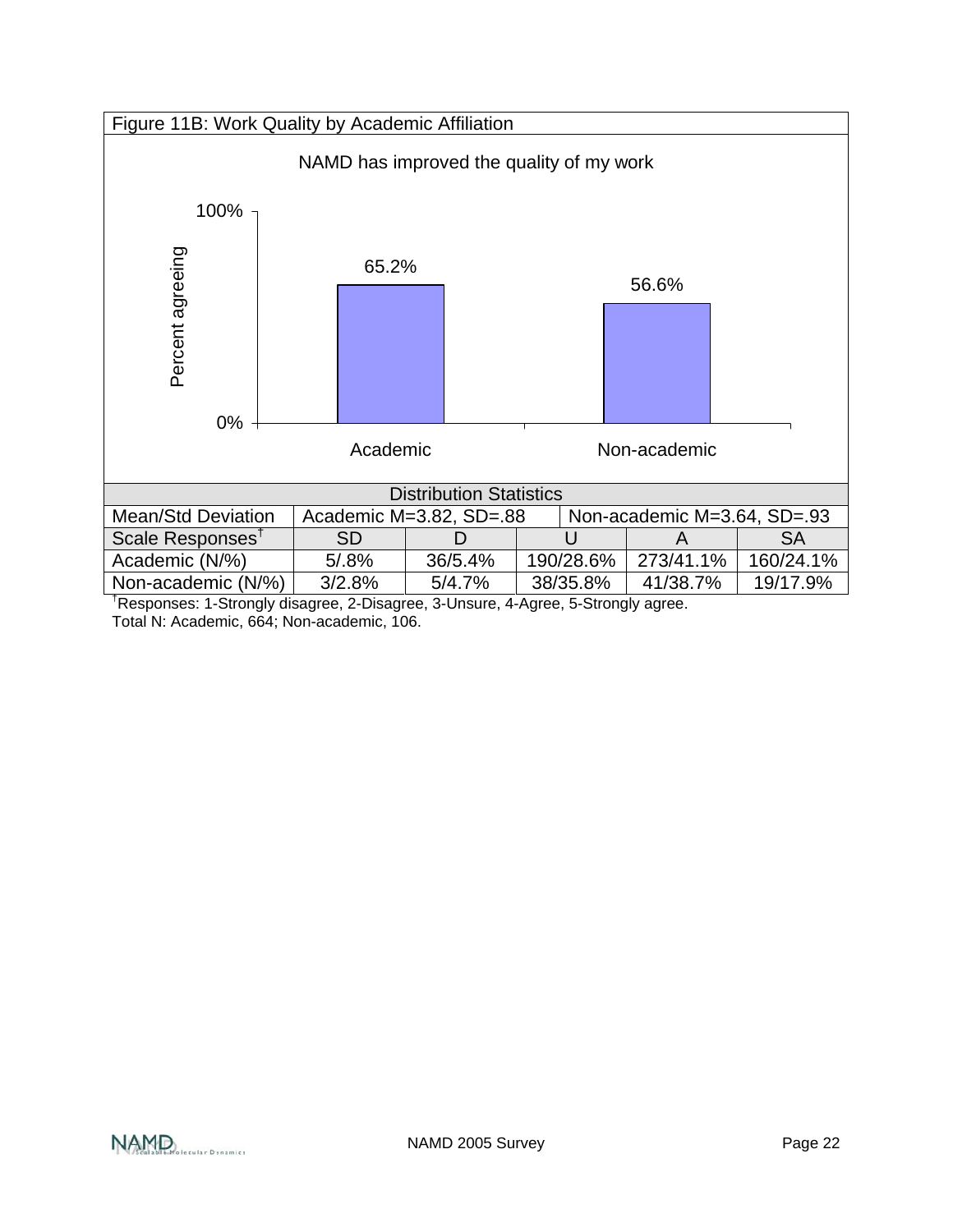# DOWNLOADING SOURCE CODE, GENERATING INPUT FILES, AND CITING NAMD

 Results for why users download source code, applications used to generate input files for NAMD, and willingness to cite use of NAMD are below.

# Figure 12: Downloading Source Code, Generating Input Files, and Citing NAMD



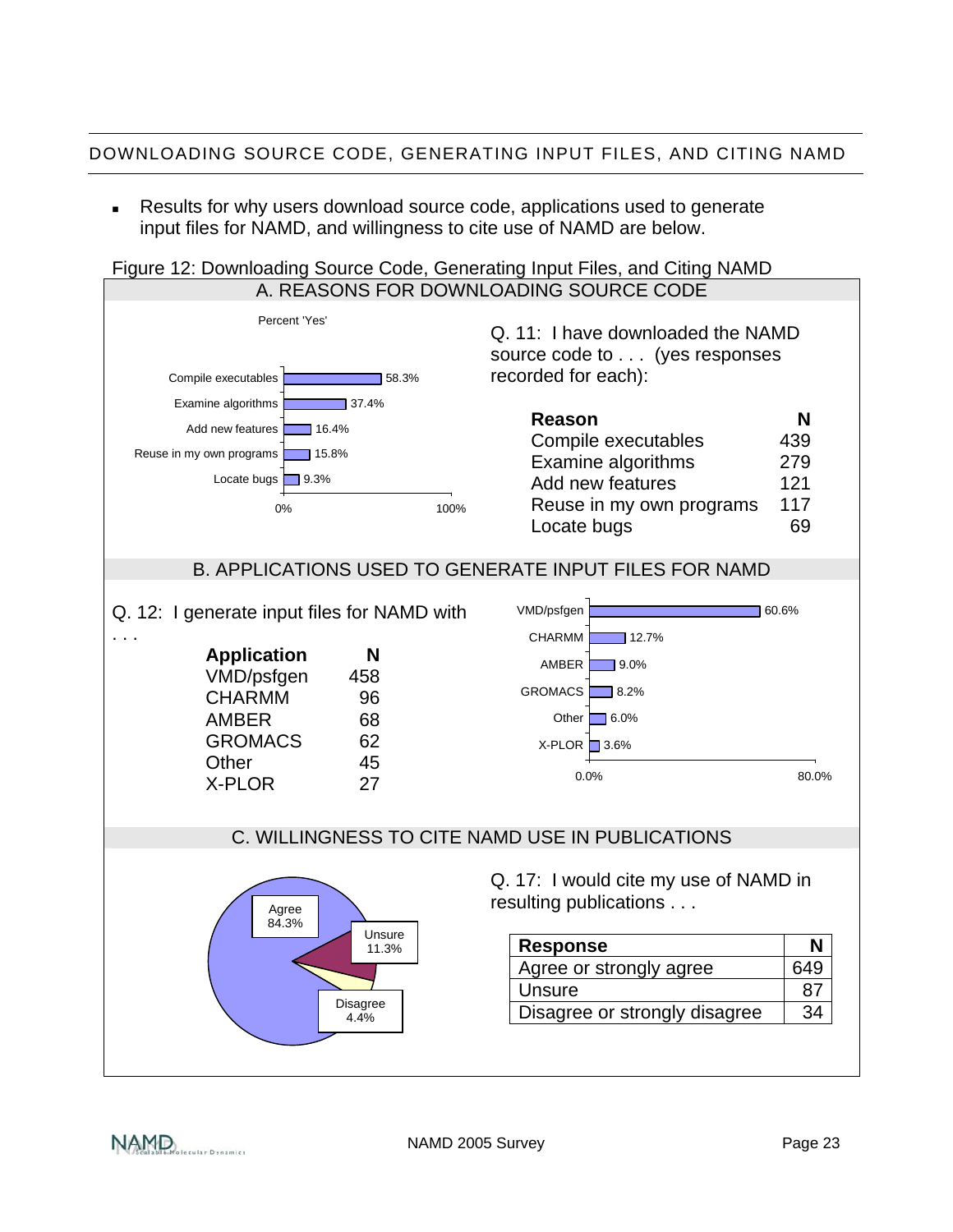#### APPENDIX: SURVEY METHODOLOGY

Following are details about the administration of the survey, including survey method, target population, survey schedule and response rates, sample validity, and questions used on the survey.

#### Survey Method

Population members received an e-mail solicitation asking them to complete an on-line survey, with the link to the survey containing information about the user. Participants were asked to complete all items on the survey form and submit their responses; upon submission, participants were to complete any items they had skipped, with an option to submit without doing so. After submission, users were thanked for their participation.

#### Target Population

Users of NAMD 2.5, as identified via registration records, constituted the target population of the survey.

#### Survey Schedule and Response Rates

|                                                | Dates/Activities |          |               |
|------------------------------------------------|------------------|----------|---------------|
|                                                | Initial          |          | Closing       |
|                                                | Solicitation     | Reminder | <b>Totals</b> |
| Date survey notice sent                        | April 11         | April 18 | 4/22 End      |
| Total Population (5,476)                       |                  |          |               |
| Number of persons receiving by date*           | 4,761            | 4,379    |               |
| Responses up to next date                      | 376              | 446      | 822           |
| Response rate for total population (all 5,476) | 6.9%             | 8.1%     | 15.0%         |
| Cumulative response rate                       | 6.9%             | 15.0%    | 15.0%         |
| Repeat Users (1,335)                           |                  |          |               |
| Responses up to date of next notice            | 177              | 143      | 317           |
| Response rate for total repeat user population | 13.3%            | 10.7%    | 23.7%         |
| Cumulative response rate                       | 13.3%            | 24.0%    | 24.0%         |

\*Due to bounces.

#### Data Editing

Those responses that were considered incomplete were deleted from our dataset. The deletions fell into two categories: Unresponsive and duplicates.

 Unresponsive records were those instances in which respondents did not answer most of the questions in the survey, specifically those cases in which more than 28% of the questions were not answered.

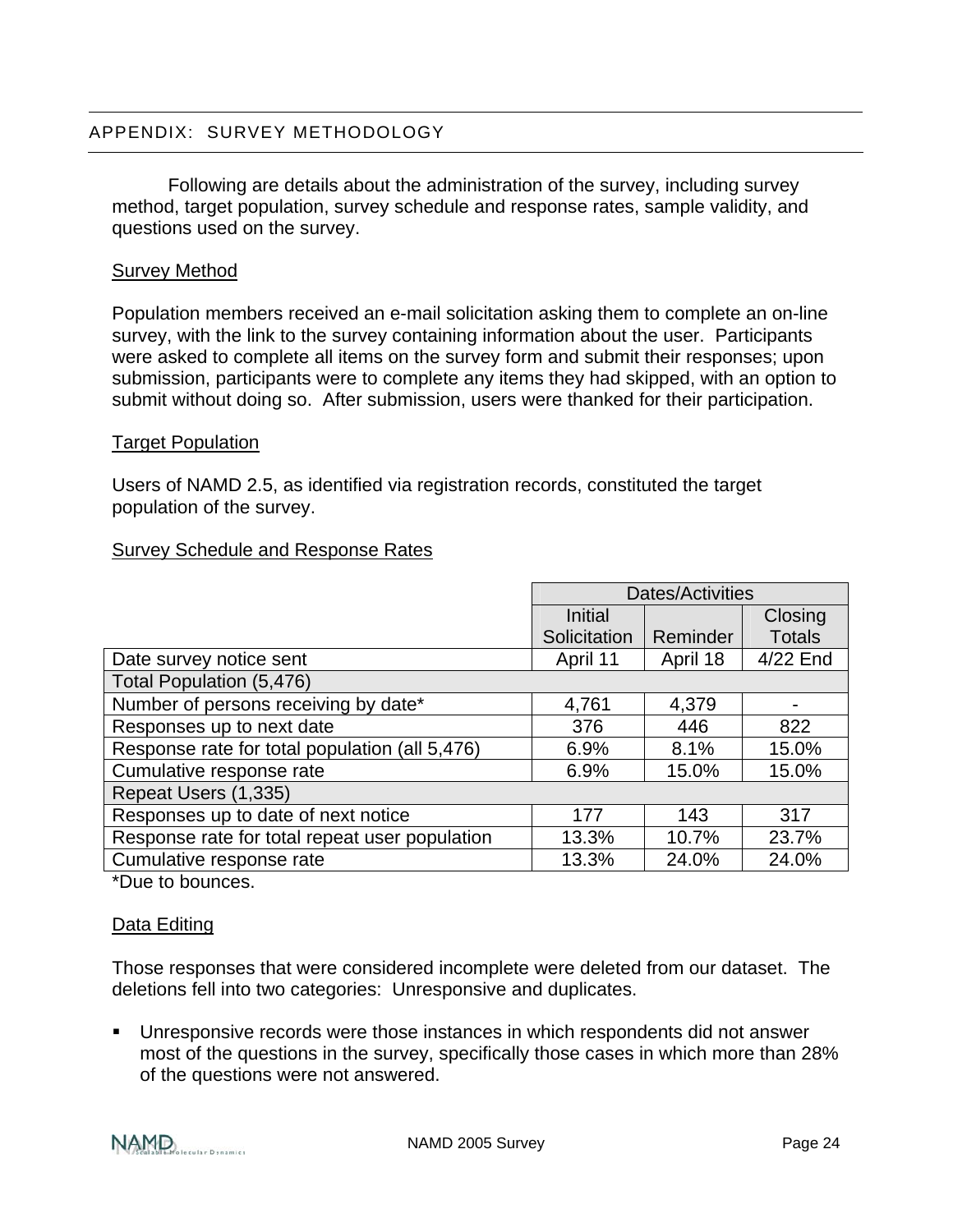Duplicates were those instances in which there was more than one response for a person, based on their e-mail address.

Deletions left 770 valid records for analyses, as shown in the table below.

| <b>Deleted Survey Responses</b>                              |              |                   |       |
|--------------------------------------------------------------|--------------|-------------------|-------|
| Deletions category                                           | Unresponsive | <b>Duplicates</b> | Total |
|                                                              | 50           |                   | 51    |
| Number of records in dataset after removing deletions<br>770 |              |                   |       |

The response rate, after accounting for deleted records, for the initial population of 5,476 is 14.1%. Excluding those addresses that bounced back, i.e. a total population of 4,761, the response rate is 16.2%.

#### Statistical Significance Tests

Mean differences were checked via one-way ANOVA tests, with Scheffe tests used for post-hoc multiple comparisons. Regression analyses used a stepwise entry of variables as a means of identifying the strongest predictors of a given dependent variable. A .05 alpha was used as the significance criterion for all tests. All statistics were computed using the SPSS 13.0 statistical package.

#### Sample Validity

The validity of a sample size for representing an entire population is always a concern in survey research. Sample size calculators can provide measures of confidence intervals (+/- figures, i.e. 'margin of error') and confidence level measures (how certain you can be that an answer falls within a confidence interval). For a sample of 770 and a population of 5,476, using a standard test percentage of 50%, sample size calculations indicate that it can be said with 95% confidence that a given result for a question falls within a  $+/-3.3\%$  confidence interval. (Figures were generated using Survey System sample size calculator: http://www.surveysystem.com/sscalc.htm).

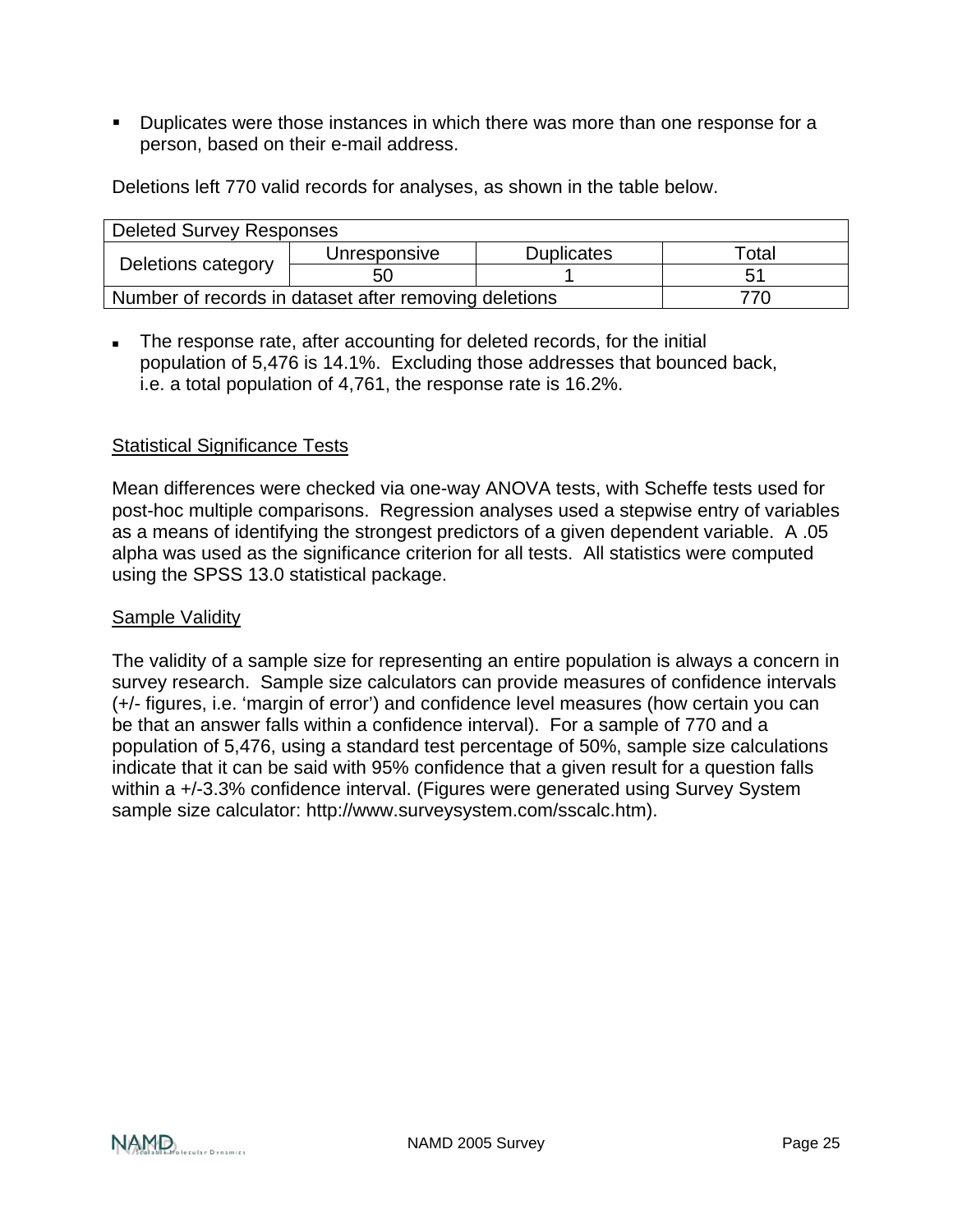# Question Sets

#### To aid in interpreting survey results, it is useful to view the question stems viewed by survey participants. Below are the survey questions, grouped by purpose: DEMOGRAPHIC ITEMS

| $Q.$ #                                                                                                                       | <b>Topic</b>                                                              | <b>Question Stem</b>                                                    |  |
|------------------------------------------------------------------------------------------------------------------------------|---------------------------------------------------------------------------|-------------------------------------------------------------------------|--|
| 2.                                                                                                                           | Affiliation                                                               | Affiliation                                                             |  |
|                                                                                                                              | Responses: Academic, government, industry, other (fill in blank provided) |                                                                         |  |
| 3.                                                                                                                           | Macromolecular<br>modeling expertise                                      | My level of expertise with macromolecular modeling is                   |  |
|                                                                                                                              | Responses: Very low, low, moderate, high, very high                       |                                                                         |  |
| 4.                                                                                                                           | <b>NAMD</b> expertise                                                     | My level of expertise with NAMD is                                      |  |
|                                                                                                                              | Responses: Very low, low, moderate, high, very high                       |                                                                         |  |
| 5.                                                                                                                           | NIH funding                                                               | The work I do with NAMD is funded (at least partially) by<br><b>NIH</b> |  |
|                                                                                                                              | Responses: Yes, no                                                        |                                                                         |  |
| 6.                                                                                                                           | Platform                                                                  | I primarily use NAMD on                                                 |  |
| Responses: Windows, Linux, Mac OS X, other UNIX; Local Linux cluster, large<br>supercomputer, other (fill in blank provided) |                                                                           |                                                                         |  |
| 7.                                                                                                                           |                                                                           | Primary use of NAMD   I use NAMD primarily for                          |  |
| Responses: Research, teaching, business, personal                                                                            |                                                                           |                                                                         |  |
| 8.                                                                                                                           | Users at site                                                             | The number of people using NAMD at my site is                           |  |
| Responses: 1, 2-4, 5-10, 11-20, 21 or more                                                                                   |                                                                           |                                                                         |  |
| 18.                                                                                                                          | Use of other<br>programs                                                  | I consider myself a user of                                             |  |
| 18a.                                                                                                                         | <b>VMD</b>                                                                |                                                                         |  |
| 18b.                                                                                                                         | <b>BioCoRE</b>                                                            |                                                                         |  |
|                                                                                                                              | Responses: Yes or No.                                                     |                                                                         |  |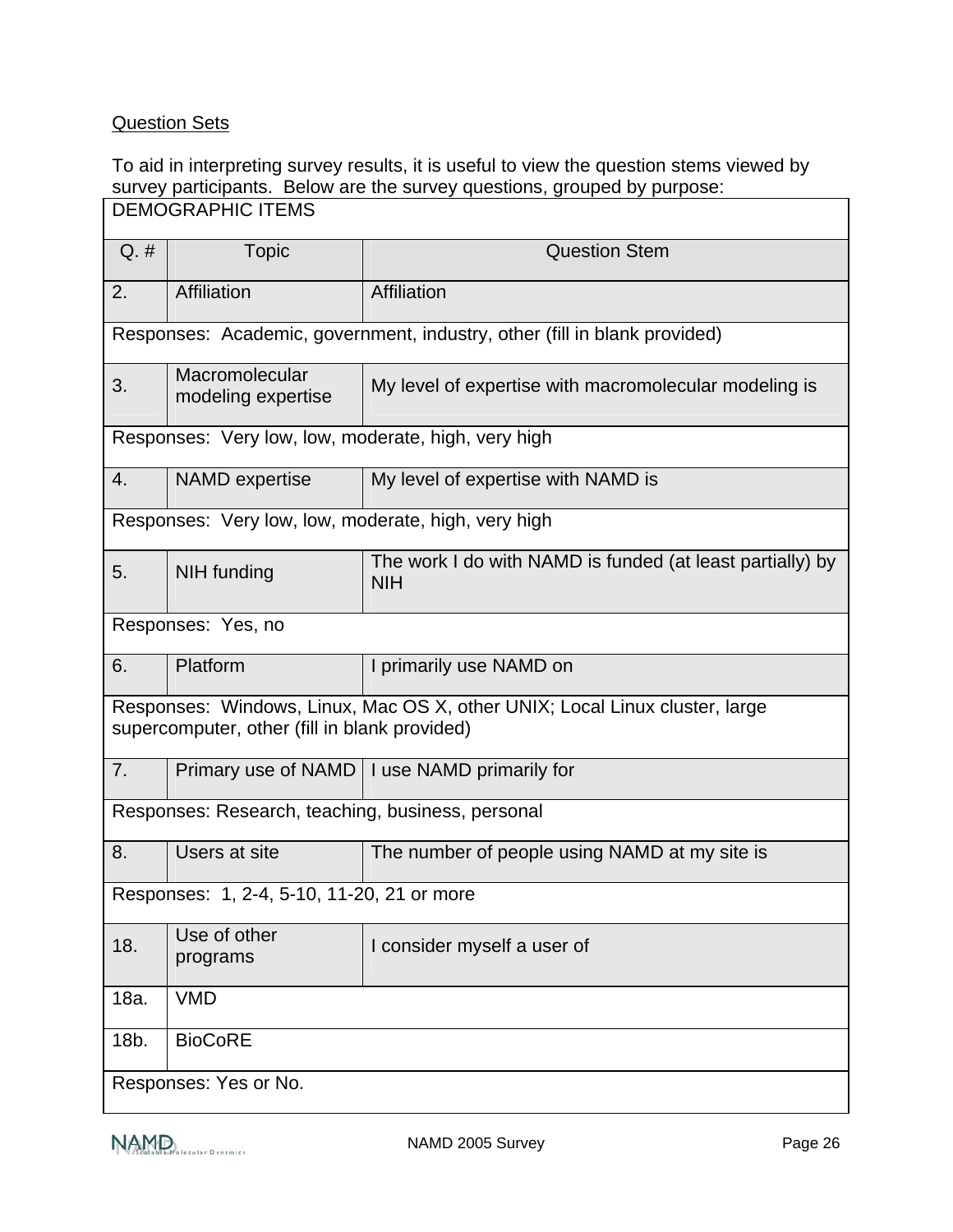|                                                                                 | QUESTIONS ABOUT SUPPORT, DOCUMENTATION, AND OVERALL USABILITY            |  |
|---------------------------------------------------------------------------------|--------------------------------------------------------------------------|--|
| Q. 10.                                                                          | Question stem: I use NAMD because it                                     |  |
| 10a.                                                                            | Meets my needs                                                           |  |
| 10b.                                                                            | Is free                                                                  |  |
| 10c.                                                                            | Includes source code                                                     |  |
| 10d.                                                                            | Is user friendly                                                         |  |
| 10e.                                                                            | Is better than other molecular dynamics programs                         |  |
| Q. 14                                                                           | Question stem: Rate your agreement with these statements describing NAMD |  |
| 14a.                                                                            | NAMD is a well written program                                           |  |
| $14b$ .                                                                         | NAMD developers respond to my requests                                   |  |
| 14c.                                                                            | NAMD support meets my needs                                              |  |
| 14d.                                                                            | NAMD documentation is clear                                              |  |
| 14e.                                                                            | NAMD documentation is complete                                           |  |
| Q. 15.                                                                          | Question stem: I am satisfied with NAMD                                  |  |
| Q. 16.                                                                          | Question stem: NAMD has improved the quality of my work.                 |  |
| Responses: 1-Strongly disagree, 2-Disagree, 3-Unsure, 4-Agree, 5-Strongly agree |                                                                          |  |

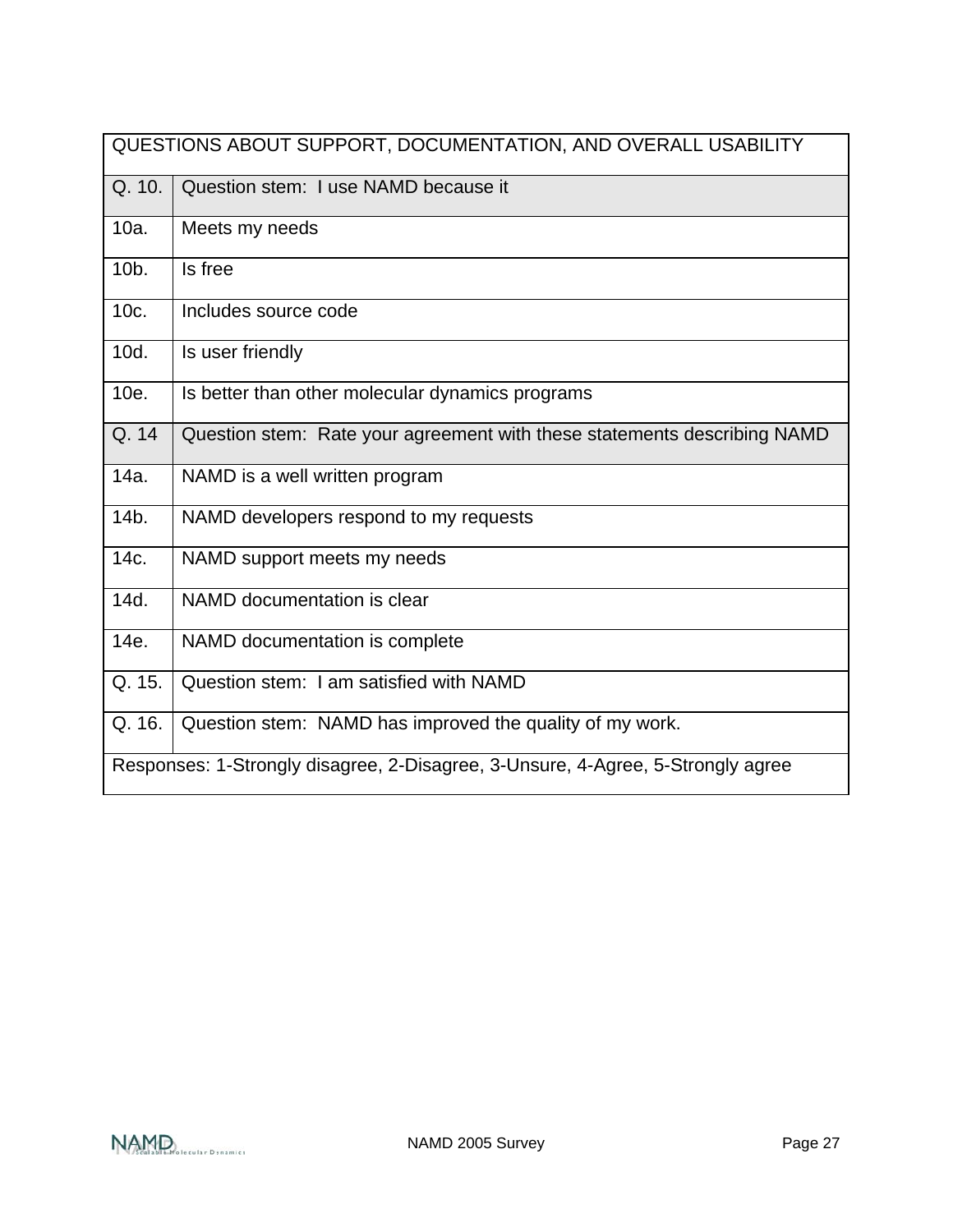| <b>QUESTIONS ABOUT PLANNED ITEMS</b>                                                     |                                                             |  |
|------------------------------------------------------------------------------------------|-------------------------------------------------------------|--|
| $Q. \#$                                                                                  | <b>Question Stem</b>                                        |  |
| 13.                                                                                      | Rate the importance of these PLANNED features to your work. |  |
| a.                                                                                       | Improved serial performance                                 |  |
| b.                                                                                       | <b>SSE/Altivec acceleration</b>                             |  |
| C.                                                                                       | Add-in hardware acceleration                                |  |
| d.                                                                                       | Scaling on 100's of CPUs                                    |  |
| е.                                                                                       | Scaling for small molecules                                 |  |
| f.                                                                                       | Repeatable parallel runs                                    |  |
| g.                                                                                       | Fault tolerance & recovery                                  |  |
| h.                                                                                       | Automated simulation setup                                  |  |
| i.                                                                                       | Improved user interface                                     |  |
| j.                                                                                       | Easier to extend source code                                |  |
| k.                                                                                       | Implicit solvent models                                     |  |
| $\mathbf{I}$ .                                                                           | Polarizable force fields                                    |  |
| m.                                                                                       | Quantum/classical simulations                               |  |
| n.                                                                                       | Trajectory analysis suite                                   |  |
| Responses: 1-Very unimportant, 2-Unimportant, 3-Unsure, 4-Important, 5-Very<br>important |                                                             |  |